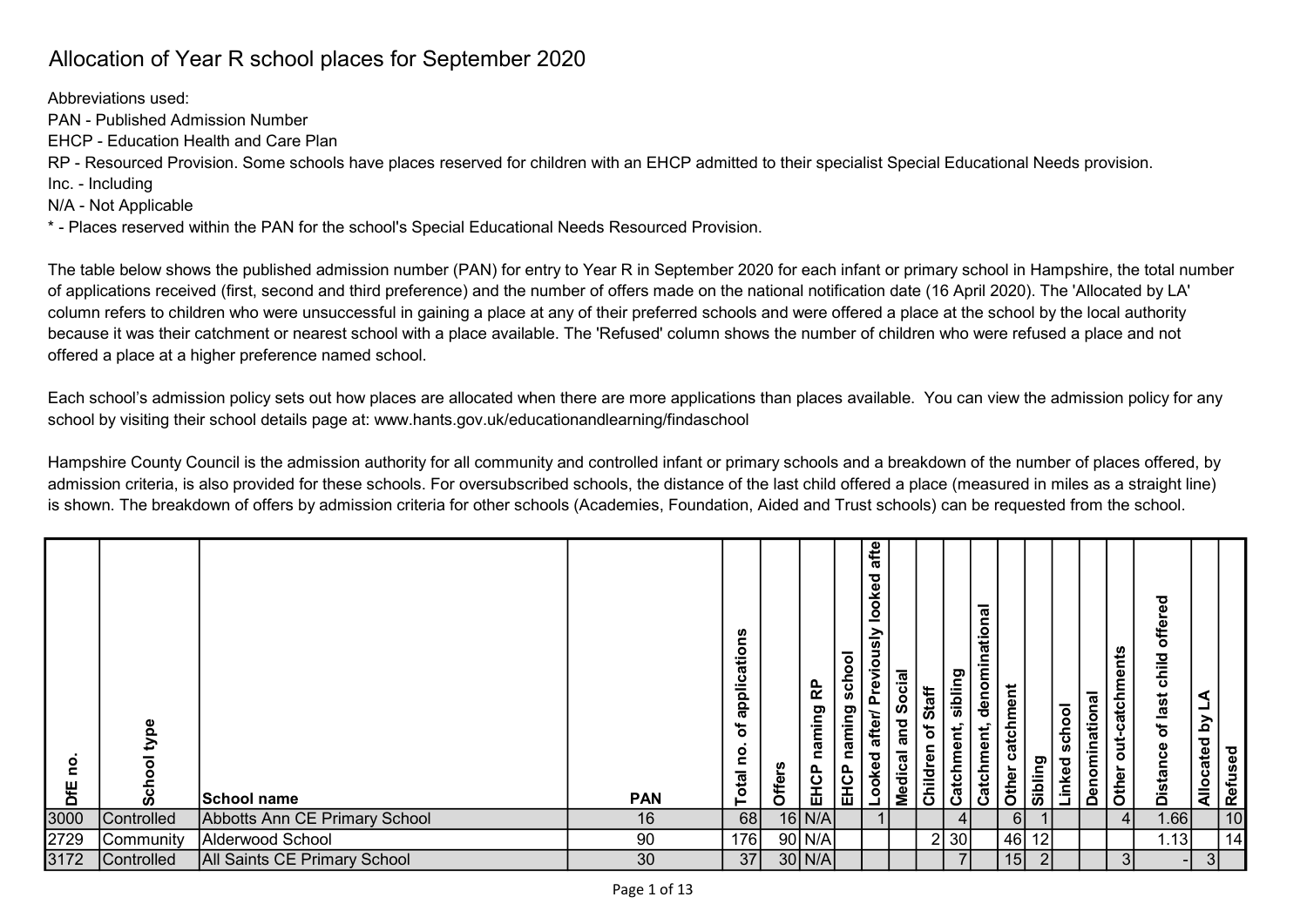| <u>o</u><br>DfE | School type     | School name                                                              | <b>PAN</b>           | applications<br>ð<br>ě<br>Total | Offers          | 윤<br>naming<br>EHCP | school<br>EHCP naming | afte<br>looked<br>visn<br>Looked after/ Previo | Social<br>Medical and | Children of Staff | Catchment, sibling    | Catchment, denominational | Other catchment<br>Sibling             | Linked school                        | Denominational | Other out-catchments     | offered<br>of last child<br><b>Distance</b> | L<br>Allocated by | Refused          |  |
|-----------------|-----------------|--------------------------------------------------------------------------|----------------------|---------------------------------|-----------------|---------------------|-----------------------|------------------------------------------------|-----------------------|-------------------|-----------------------|---------------------------|----------------------------------------|--------------------------------------|----------------|--------------------------|---------------------------------------------|-------------------|------------------|--|
| 2000            | Community       | Alton Infant School                                                      | 60                   | 86                              |                 | $40$ N/A            |                       | 2                                              |                       |                   | 12                    |                           | 8 <sup>8</sup>                         | 9                                    |                | 8                        |                                             |                   |                  |  |
| 2623            | Community       | <b>Alver Valley Infant and Nursery</b>                                   | 60                   | 91                              |                 | 58 N/A              |                       |                                                |                       |                   | $\overline{22}$       |                           | 26                                     |                                      |                | 5                        |                                             |                   |                  |  |
| 2618            | Community       | <b>Alverstoke Community Infant School</b>                                | 60                   | 153                             |                 | $60$ N/A            |                       |                                                | $\overline{2}$        |                   | 21                    |                           | $\overline{23}$                        | 9                                    |                | 5                        | 0.74                                        |                   | 17               |  |
| 3003            | Controlled      | Ampfield CE Primary School                                               | 12                   | $\overline{7}$                  |                 | $4$ N/A             |                       |                                                |                       |                   |                       |                           |                                        |                                      |                |                          |                                             |                   |                  |  |
| 3300            | Aided           | Amport Church of England Primary School                                  | 14                   | 60                              | 16              |                     |                       |                                                |                       |                   |                       |                           |                                        | Please refer to school for breakdown |                |                          |                                             |                   | 15               |  |
| 3004            | Controlled      | <b>Andover CE Primary School</b>                                         | 30                   | 68                              |                 | $30$ N/A            |                       |                                                |                       |                   |                       |                           | 11                                     |                                      |                | 8                        | 1.08                                        |                   | 5                |  |
| 3344            | Aided           | Andrews' Endowed CE Primary School                                       | $\overline{30}$      | 55                              | $\overline{29}$ |                     |                       |                                                |                       |                   |                       |                           |                                        | Please refer to school for breakdown |                |                          |                                             |                   |                  |  |
| 2226            | Community       | <b>Anton Infant School</b>                                               | 60                   | 176                             |                 | $60$ N/A            |                       |                                                |                       |                   | 4                     |                           | 23                                     | 9                                    |                | 14                       | 0.76                                        |                   | 24               |  |
| 3301            | Aided           | Appleshaw St Peter's CofE Primary School                                 | $\overline{15}$      | 41                              | 15              |                     |                       |                                                |                       |                   |                       |                           |                                        | Please refer to school for breakdown |                |                          |                                             |                   |                  |  |
| 2119            | Community       | Ashford Hill Primary School                                              | $\overline{20}$      | $\overline{37}$                 |                 | $22$ N/A            |                       |                                                |                       |                   |                       |                           | 10                                     | 3                                    |                | $\overline{\mathcal{L}}$ | 1.91                                        |                   | 3                |  |
| 2005            | Community       | Ashley Infant School                                                     | 65 (inc 5 RP places) | 107                             | 60              | $\overline{0^*}$    |                       |                                                |                       |                   | 21                    |                           | $\overline{37}$                        |                                      |                |                          | 0.98                                        |                   | $\overline{14}$  |  |
| 2006            | Community       | Awbridge Primary School                                                  | 23                   | 59                              |                 | $23$ N/A            |                       |                                                |                       |                   | 8                     |                           | 13                                     |                                      |                |                          | 1.79                                        |                   | $\boldsymbol{8}$ |  |
| 2354            | Community       | <b>Balksbury Infant School</b>                                           | 90                   | 174                             |                 | $90$ N/A            |                       |                                                |                       |                   | $\overline{14}$       |                           | 47<br>11                               |                                      |                | 17                       | 1.85                                        |                   | 12               |  |
| 2107            | Community       | <b>Barncroft Primary School</b>                                          | 60                   | 117                             |                 | $60$ N/A            |                       | 2 <sup>1</sup>                                 |                       |                   | 13                    |                           | 21<br> 16                              |                                      |                |                          | 0.59                                        |                   | 11               |  |
| 3009            | Controlled      | <b>Barton Stacey CE Primary School</b>                                   | 17                   | 30                              |                 | $19$ N/A            |                       |                                                |                       |                   | $6 \mid$              |                           | $\overline{7}$                         |                                      |                | $\overline{\phantom{a}}$ | 2.11                                        |                   |                  |  |
| 2014            | Community       | Beaulieu Village Primary School                                          | 17                   | 37                              |                 | $17$ N/A            |                       |                                                |                       |                   | $\overline{2}$        |                           |                                        | $\overline{2}$                       |                | 13                       | 5.41                                        |                   |                  |  |
| 2776            | Community       | Bedenham Primary School                                                  | 45                   | 64                              |                 | $45$ N/A            |                       |                                                |                       |                   | 19                    |                           | 7 <sub>1</sub>                         | -7                                   |                | 11                       | 3.04                                        |                   |                  |  |
| 3023            | Controlled      | <b>Bentley CE Primary School</b>                                         | 30                   | 44                              |                 | $30$ N/A            |                       |                                                |                       |                   | 10 <sup>1</sup>       |                           | 12                                     | 5                                    |                | 2                        | 5.43                                        |                   |                  |  |
| 2038            | Academy         | Berewood Primary School                                                  | 45                   | 140                             | 60              |                     |                       |                                                |                       |                   |                       |                           |                                        | Please refer to school for breakdown |                |                          |                                             |                   | 22               |  |
| 2752            | Community       | Berrywood Primary School                                                 | 90                   | 170                             |                 | $71$ N/A            |                       |                                                |                       |                   | 25<br>$\overline{11}$ |                           | 21                                     | $\sqrt{5}$<br>$\overline{7}$         |                | 19<br>$\overline{15}$    |                                             |                   | $\Omega$         |  |
|                 |                 | 2396 Community Bidbury Infant School<br><b>Binsted CE Primary School</b> | 60<br>14             | 143<br>19                       |                 | 60 N/A              |                       |                                                |                       |                   |                       |                           | $\overline{26}$<br>$\vert$ 2           |                                      |                |                          | 0.88                                        |                   |                  |  |
|                 | 3012 Controlled | Community   Bishops Waltham Infant School                                | 90                   | 107                             |                 | 7 N/A <br>$63$ N/A  |                       |                                                |                       |                   |                       |                           |                                        |                                      |                |                          |                                             |                   |                  |  |
| 2019<br>2315    | Community       | <b>Bishopswood Infant School</b>                                         | 60                   | 107                             |                 | $60$ N/A            |                       |                                                |                       |                   | 26<br>21              |                           | 22<br>22                               | -61<br>-91                           |                |                          | 0.61                                        |                   | 13               |  |
| 5205            | Academy         | <b>Blackfield Primary School</b>                                         | 60                   | 72                              | 45              |                     |                       |                                                |                       |                   |                       |                           |                                        | Please refer to school for breakdown |                |                          |                                             |                   |                  |  |
|                 |                 | Boorley Park Primary School                                              | 60                   | 91                              | 45              |                     |                       |                                                |                       |                   |                       |                           |                                        |                                      |                |                          |                                             |                   |                  |  |
| 2050            | Academy         |                                                                          |                      |                                 |                 |                     |                       |                                                |                       |                   |                       |                           |                                        | Please refer to school for breakdown |                |                          |                                             |                   |                  |  |
|                 | 2022 Community  | <b>Bordon Infant School</b>                                              | 60                   | 94                              |                 | $60$ N/A            |                       |                                                |                       |                   | 12                    |                           | $\begin{vmatrix} 25 & 5 \end{vmatrix}$ |                                      |                | 18                       | 0.72                                        |                   | 11               |  |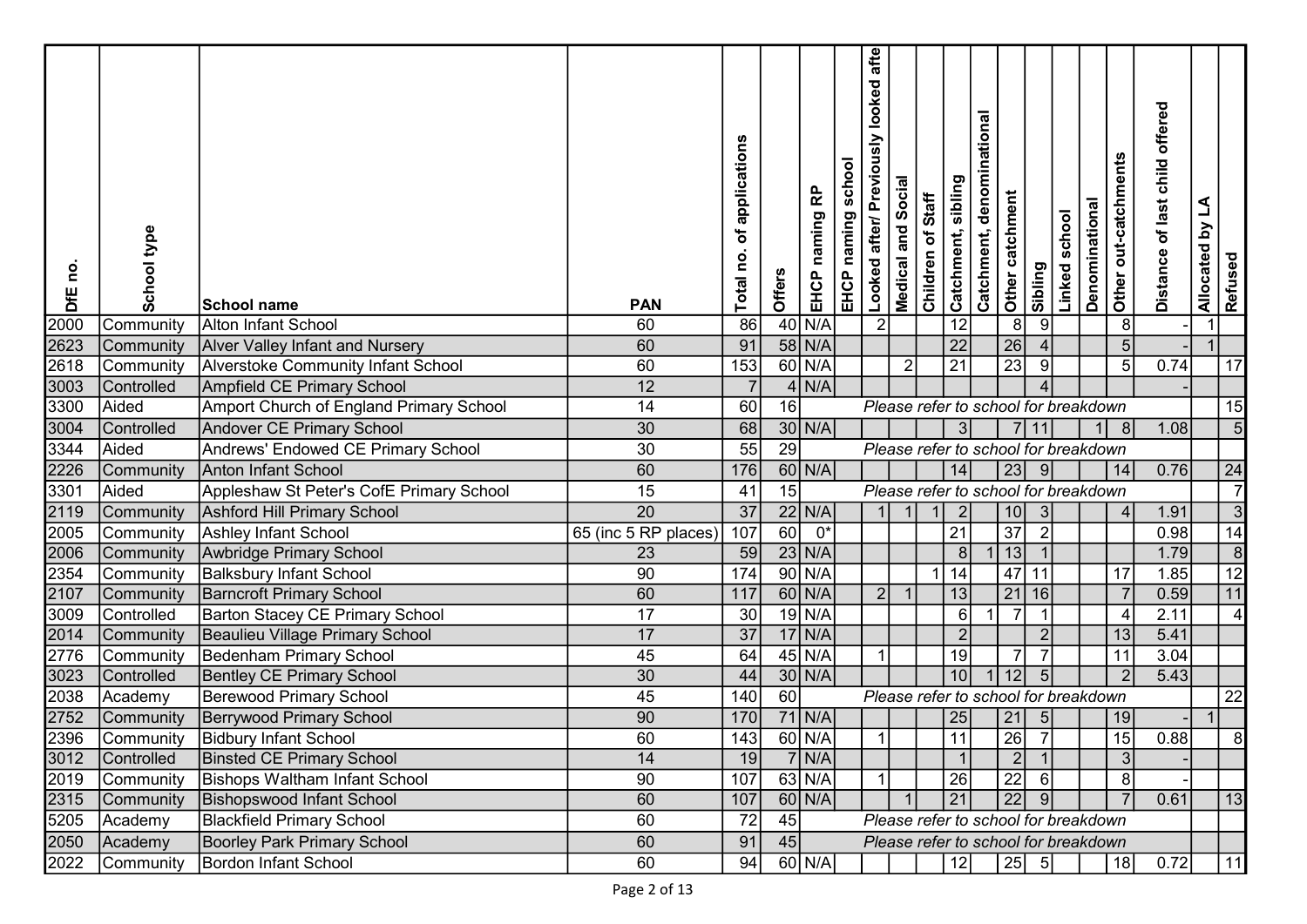| $45$ N/A<br>11<br>19<br> 9 <br>3014<br>126<br>15<br>0.75<br>Controlled<br>45<br><b>Botley CE Primary School</b><br>$8$ N/A<br>38<br>2023<br>$\overline{2}$<br>14<br><b>Braishfield Primary School</b><br>$\overline{2}$<br>Community<br>3022<br>$60$ N/A<br>$\overline{22}$<br>60<br>85<br>26<br>2.45<br>3<br>5<br><b>Bramley CE Primary School</b><br>6<br>Controlled<br>63<br>45<br>3017<br>45<br>Bransgore CE Primary School<br>Please refer to school for breakdown<br>8<br>Academy<br>17<br>36<br>3018<br><b>Breamore CE Primary School</b><br>$13$ N/A<br>$\mathbf{3}$<br>$\overline{2}$<br>8<br>Controlled<br>$\overline{47}$<br>$\overline{30}$<br>$28$ N/A<br>14<br>3019<br>3<br>8<br>3<br><b>Brockenhurst CE Primary School</b><br>Controlled<br>$60$ N/A<br>2627<br>60<br>24 15<br>123<br>11<br>0.39<br>$\overline{9}$<br>18<br><b>Brockhurst Primary School</b><br>$\overline{1}$<br>Community<br>11<br>2025<br>$12$ N/A<br>12<br>3.69<br>44<br>5 <sub>5</sub><br>$\lvert 3 \rvert$<br><b>Broughton Primary School</b><br>$\vert 4 \vert$<br>Community<br>$17$ N/A<br>2026<br>41<br>2.21<br>5<br>17<br>$\overline{2}$<br>$6 \,$<br>$\mathbf{3}$<br><b>Burghclere Primary School</b><br>Community<br>6<br>2027<br>$13$ N/A<br>15<br>30<br>$\mathbf{2}$<br>4<br>3<br>2 <br><b>Buriton Primary School</b><br>Community<br>$13$ N/A<br>$\overline{26}$<br>2028<br>16<br>3 <br>$\overline{4}$<br>5 <sub>5</sub><br>Community<br><b>Burley Primary School</b><br>3669<br>44 N/A<br>$\overline{71}$<br>10 <sub>l</sub><br>17<br>45<br>8<br>3 <br>Burnham Copse Primary School<br>$\overline{\mathbf{1}}$<br>5<br>Community<br>3020<br>80 N/A<br>17<br>32 14 <br>90<br>137<br>15<br>Bursledon CE Infant School<br>Controlled<br>69 N/A<br>$\overline{30}$<br>31<br>2155<br>70<br>95<br>$\overline{2}$<br><b>Buryfields Infant School</b><br>5<br>Community<br>3667<br>50 N/A<br>16<br>24<br>50<br>77<br>1.11<br>5<br>3<br><b>Cadland Primary School</b><br>Community<br>$\overline{23}$<br>$\overline{29}$<br>$\overline{90}$<br>60 N/A<br>1.26<br>$\overline{3}$<br>2330<br>60<br>3<br>Calmore Infant School<br>Community<br>$\overline{4}$<br>2321<br>$\overline{10}$<br>$11$ 10<br>$\overline{5}$<br>60 N/A<br>1.36<br>60<br>122<br>3<br>$\overline{26}$<br>Castle Hill Infant School<br>Community<br>$\frac{25}{17}$<br>$61$ N/A<br>2 22 <br>35<br>0.52<br>2272<br>118<br>$\vert$ 2<br><b>Castle Hill Primary School</b><br>60<br>Community<br>$60$ N/A<br>10<br>29<br>131<br>0.44<br>2395<br>14<br>Castle Primary School<br>60<br>Community<br>$\overline{5}$<br>$\overline{16}$<br>3027<br>$30$ N/A<br>30<br>$5\overline{)}$<br>17<br>.25<br><b>Catherington CE Infant School</b><br>116<br>3<br>Controlled<br>5<br>60<br>$\overline{75}$<br>$52$ N/A<br>$\overline{12}$<br> 13 <br>$\overline{14}$<br>2344<br>10<br>Community<br>Chalk Ridge Primary School<br>3 <sup>1</sup><br>2033<br>56 N/A<br>$\overline{22}$<br>60<br>147<br>10 <sup>1</sup><br>18<br>Community Chandler's Ford Infant School<br>- 61<br>3326<br>30<br>Aided<br>Charles Kingsley's C of E Primary School<br>30<br>68<br>Please refer to school for breakdown<br>21<br>$\overline{20}$<br>3029<br>32<br>$10$ N/A<br>Controlled<br>Chawton CE Primary School<br>$\overline{3}$<br>4<br>2062<br>53<br>$0^*$<br>0.73<br>Cherbourg Primary School<br>54 (inc. 1 RP place)<br>14<br>21 10 <br>Community<br>112<br>$15$ N/A<br>2035<br><b>Cheriton Primary School</b><br>6.45<br>27<br>Community<br>15<br>$\vert$<br>30<br>32<br>$20$ N/A<br>Cherrywood Community Primary School<br> 8 <br> 3 <br> 2 <br>$\overline{2}$<br>Community<br>5 | <u>o</u><br>DfE | School type | School name | <b>PAN</b> | of applications<br>Total no. | Offers | 윤<br>EHCP naming | EHCP naming school | Looked after/ Previously looked afte | <b>Medical and Social</b> | Children of Staff | Catchment, denominational<br>Catchment, sibling | Other catchment | Sibling | Linked school | Denominational | Other out-catchments | of last child offered<br><b>Distance</b> | Allocated by LA | Refused |
|---------------------------------------------------------------------------------------------------------------------------------------------------------------------------------------------------------------------------------------------------------------------------------------------------------------------------------------------------------------------------------------------------------------------------------------------------------------------------------------------------------------------------------------------------------------------------------------------------------------------------------------------------------------------------------------------------------------------------------------------------------------------------------------------------------------------------------------------------------------------------------------------------------------------------------------------------------------------------------------------------------------------------------------------------------------------------------------------------------------------------------------------------------------------------------------------------------------------------------------------------------------------------------------------------------------------------------------------------------------------------------------------------------------------------------------------------------------------------------------------------------------------------------------------------------------------------------------------------------------------------------------------------------------------------------------------------------------------------------------------------------------------------------------------------------------------------------------------------------------------------------------------------------------------------------------------------------------------------------------------------------------------------------------------------------------------------------------------------------------------------------------------------------------------------------------------------------------------------------------------------------------------------------------------------------------------------------------------------------------------------------------------------------------------------------------------------------------------------------------------------------------------------------------------------------------------------------------------------------------------------------------------------------------------------------------------------------------------------------------------------------------------------------------------------------------------------------------------------------------------------------------------------------------------------------------------------------------------------------------------------------------------------------------------------------------------------------------------------------------------------------------------------------------------------------------------------------------------------------------------------------------------------------------------------------------------------------------------------------------------------------------------------------------------------------------------------------------------------------------------------------------------------------------------------------------------------------------------------------------------|-----------------|-------------|-------------|------------|------------------------------|--------|------------------|--------------------|--------------------------------------|---------------------------|-------------------|-------------------------------------------------|-----------------|---------|---------------|----------------|----------------------|------------------------------------------|-----------------|---------|
|                                                                                                                                                                                                                                                                                                                                                                                                                                                                                                                                                                                                                                                                                                                                                                                                                                                                                                                                                                                                                                                                                                                                                                                                                                                                                                                                                                                                                                                                                                                                                                                                                                                                                                                                                                                                                                                                                                                                                                                                                                                                                                                                                                                                                                                                                                                                                                                                                                                                                                                                                                                                                                                                                                                                                                                                                                                                                                                                                                                                                                                                                                                                                                                                                                                                                                                                                                                                                                                                                                                                                                                                                     |                 |             |             |            |                              |        |                  |                    |                                      |                           |                   |                                                 |                 |         |               |                |                      |                                          |                 |         |
|                                                                                                                                                                                                                                                                                                                                                                                                                                                                                                                                                                                                                                                                                                                                                                                                                                                                                                                                                                                                                                                                                                                                                                                                                                                                                                                                                                                                                                                                                                                                                                                                                                                                                                                                                                                                                                                                                                                                                                                                                                                                                                                                                                                                                                                                                                                                                                                                                                                                                                                                                                                                                                                                                                                                                                                                                                                                                                                                                                                                                                                                                                                                                                                                                                                                                                                                                                                                                                                                                                                                                                                                                     |                 |             |             |            |                              |        |                  |                    |                                      |                           |                   |                                                 |                 |         |               |                |                      |                                          |                 |         |
|                                                                                                                                                                                                                                                                                                                                                                                                                                                                                                                                                                                                                                                                                                                                                                                                                                                                                                                                                                                                                                                                                                                                                                                                                                                                                                                                                                                                                                                                                                                                                                                                                                                                                                                                                                                                                                                                                                                                                                                                                                                                                                                                                                                                                                                                                                                                                                                                                                                                                                                                                                                                                                                                                                                                                                                                                                                                                                                                                                                                                                                                                                                                                                                                                                                                                                                                                                                                                                                                                                                                                                                                                     |                 |             |             |            |                              |        |                  |                    |                                      |                           |                   |                                                 |                 |         |               |                |                      |                                          |                 |         |
|                                                                                                                                                                                                                                                                                                                                                                                                                                                                                                                                                                                                                                                                                                                                                                                                                                                                                                                                                                                                                                                                                                                                                                                                                                                                                                                                                                                                                                                                                                                                                                                                                                                                                                                                                                                                                                                                                                                                                                                                                                                                                                                                                                                                                                                                                                                                                                                                                                                                                                                                                                                                                                                                                                                                                                                                                                                                                                                                                                                                                                                                                                                                                                                                                                                                                                                                                                                                                                                                                                                                                                                                                     |                 |             |             |            |                              |        |                  |                    |                                      |                           |                   |                                                 |                 |         |               |                |                      |                                          |                 |         |
|                                                                                                                                                                                                                                                                                                                                                                                                                                                                                                                                                                                                                                                                                                                                                                                                                                                                                                                                                                                                                                                                                                                                                                                                                                                                                                                                                                                                                                                                                                                                                                                                                                                                                                                                                                                                                                                                                                                                                                                                                                                                                                                                                                                                                                                                                                                                                                                                                                                                                                                                                                                                                                                                                                                                                                                                                                                                                                                                                                                                                                                                                                                                                                                                                                                                                                                                                                                                                                                                                                                                                                                                                     |                 |             |             |            |                              |        |                  |                    |                                      |                           |                   |                                                 |                 |         |               |                |                      |                                          |                 |         |
|                                                                                                                                                                                                                                                                                                                                                                                                                                                                                                                                                                                                                                                                                                                                                                                                                                                                                                                                                                                                                                                                                                                                                                                                                                                                                                                                                                                                                                                                                                                                                                                                                                                                                                                                                                                                                                                                                                                                                                                                                                                                                                                                                                                                                                                                                                                                                                                                                                                                                                                                                                                                                                                                                                                                                                                                                                                                                                                                                                                                                                                                                                                                                                                                                                                                                                                                                                                                                                                                                                                                                                                                                     |                 |             |             |            |                              |        |                  |                    |                                      |                           |                   |                                                 |                 |         |               |                |                      |                                          |                 |         |
|                                                                                                                                                                                                                                                                                                                                                                                                                                                                                                                                                                                                                                                                                                                                                                                                                                                                                                                                                                                                                                                                                                                                                                                                                                                                                                                                                                                                                                                                                                                                                                                                                                                                                                                                                                                                                                                                                                                                                                                                                                                                                                                                                                                                                                                                                                                                                                                                                                                                                                                                                                                                                                                                                                                                                                                                                                                                                                                                                                                                                                                                                                                                                                                                                                                                                                                                                                                                                                                                                                                                                                                                                     |                 |             |             |            |                              |        |                  |                    |                                      |                           |                   |                                                 |                 |         |               |                |                      |                                          |                 |         |
|                                                                                                                                                                                                                                                                                                                                                                                                                                                                                                                                                                                                                                                                                                                                                                                                                                                                                                                                                                                                                                                                                                                                                                                                                                                                                                                                                                                                                                                                                                                                                                                                                                                                                                                                                                                                                                                                                                                                                                                                                                                                                                                                                                                                                                                                                                                                                                                                                                                                                                                                                                                                                                                                                                                                                                                                                                                                                                                                                                                                                                                                                                                                                                                                                                                                                                                                                                                                                                                                                                                                                                                                                     |                 |             |             |            |                              |        |                  |                    |                                      |                           |                   |                                                 |                 |         |               |                |                      |                                          |                 |         |
|                                                                                                                                                                                                                                                                                                                                                                                                                                                                                                                                                                                                                                                                                                                                                                                                                                                                                                                                                                                                                                                                                                                                                                                                                                                                                                                                                                                                                                                                                                                                                                                                                                                                                                                                                                                                                                                                                                                                                                                                                                                                                                                                                                                                                                                                                                                                                                                                                                                                                                                                                                                                                                                                                                                                                                                                                                                                                                                                                                                                                                                                                                                                                                                                                                                                                                                                                                                                                                                                                                                                                                                                                     |                 |             |             |            |                              |        |                  |                    |                                      |                           |                   |                                                 |                 |         |               |                |                      |                                          |                 |         |
|                                                                                                                                                                                                                                                                                                                                                                                                                                                                                                                                                                                                                                                                                                                                                                                                                                                                                                                                                                                                                                                                                                                                                                                                                                                                                                                                                                                                                                                                                                                                                                                                                                                                                                                                                                                                                                                                                                                                                                                                                                                                                                                                                                                                                                                                                                                                                                                                                                                                                                                                                                                                                                                                                                                                                                                                                                                                                                                                                                                                                                                                                                                                                                                                                                                                                                                                                                                                                                                                                                                                                                                                                     |                 |             |             |            |                              |        |                  |                    |                                      |                           |                   |                                                 |                 |         |               |                |                      |                                          |                 |         |
|                                                                                                                                                                                                                                                                                                                                                                                                                                                                                                                                                                                                                                                                                                                                                                                                                                                                                                                                                                                                                                                                                                                                                                                                                                                                                                                                                                                                                                                                                                                                                                                                                                                                                                                                                                                                                                                                                                                                                                                                                                                                                                                                                                                                                                                                                                                                                                                                                                                                                                                                                                                                                                                                                                                                                                                                                                                                                                                                                                                                                                                                                                                                                                                                                                                                                                                                                                                                                                                                                                                                                                                                                     |                 |             |             |            |                              |        |                  |                    |                                      |                           |                   |                                                 |                 |         |               |                |                      |                                          |                 |         |
|                                                                                                                                                                                                                                                                                                                                                                                                                                                                                                                                                                                                                                                                                                                                                                                                                                                                                                                                                                                                                                                                                                                                                                                                                                                                                                                                                                                                                                                                                                                                                                                                                                                                                                                                                                                                                                                                                                                                                                                                                                                                                                                                                                                                                                                                                                                                                                                                                                                                                                                                                                                                                                                                                                                                                                                                                                                                                                                                                                                                                                                                                                                                                                                                                                                                                                                                                                                                                                                                                                                                                                                                                     |                 |             |             |            |                              |        |                  |                    |                                      |                           |                   |                                                 |                 |         |               |                |                      |                                          |                 |         |
|                                                                                                                                                                                                                                                                                                                                                                                                                                                                                                                                                                                                                                                                                                                                                                                                                                                                                                                                                                                                                                                                                                                                                                                                                                                                                                                                                                                                                                                                                                                                                                                                                                                                                                                                                                                                                                                                                                                                                                                                                                                                                                                                                                                                                                                                                                                                                                                                                                                                                                                                                                                                                                                                                                                                                                                                                                                                                                                                                                                                                                                                                                                                                                                                                                                                                                                                                                                                                                                                                                                                                                                                                     |                 |             |             |            |                              |        |                  |                    |                                      |                           |                   |                                                 |                 |         |               |                |                      |                                          |                 |         |
|                                                                                                                                                                                                                                                                                                                                                                                                                                                                                                                                                                                                                                                                                                                                                                                                                                                                                                                                                                                                                                                                                                                                                                                                                                                                                                                                                                                                                                                                                                                                                                                                                                                                                                                                                                                                                                                                                                                                                                                                                                                                                                                                                                                                                                                                                                                                                                                                                                                                                                                                                                                                                                                                                                                                                                                                                                                                                                                                                                                                                                                                                                                                                                                                                                                                                                                                                                                                                                                                                                                                                                                                                     |                 |             |             |            |                              |        |                  |                    |                                      |                           |                   |                                                 |                 |         |               |                |                      |                                          |                 |         |
|                                                                                                                                                                                                                                                                                                                                                                                                                                                                                                                                                                                                                                                                                                                                                                                                                                                                                                                                                                                                                                                                                                                                                                                                                                                                                                                                                                                                                                                                                                                                                                                                                                                                                                                                                                                                                                                                                                                                                                                                                                                                                                                                                                                                                                                                                                                                                                                                                                                                                                                                                                                                                                                                                                                                                                                                                                                                                                                                                                                                                                                                                                                                                                                                                                                                                                                                                                                                                                                                                                                                                                                                                     |                 |             |             |            |                              |        |                  |                    |                                      |                           |                   |                                                 |                 |         |               |                |                      |                                          |                 |         |
|                                                                                                                                                                                                                                                                                                                                                                                                                                                                                                                                                                                                                                                                                                                                                                                                                                                                                                                                                                                                                                                                                                                                                                                                                                                                                                                                                                                                                                                                                                                                                                                                                                                                                                                                                                                                                                                                                                                                                                                                                                                                                                                                                                                                                                                                                                                                                                                                                                                                                                                                                                                                                                                                                                                                                                                                                                                                                                                                                                                                                                                                                                                                                                                                                                                                                                                                                                                                                                                                                                                                                                                                                     |                 |             |             |            |                              |        |                  |                    |                                      |                           |                   |                                                 |                 |         |               |                |                      |                                          |                 |         |
|                                                                                                                                                                                                                                                                                                                                                                                                                                                                                                                                                                                                                                                                                                                                                                                                                                                                                                                                                                                                                                                                                                                                                                                                                                                                                                                                                                                                                                                                                                                                                                                                                                                                                                                                                                                                                                                                                                                                                                                                                                                                                                                                                                                                                                                                                                                                                                                                                                                                                                                                                                                                                                                                                                                                                                                                                                                                                                                                                                                                                                                                                                                                                                                                                                                                                                                                                                                                                                                                                                                                                                                                                     |                 |             |             |            |                              |        |                  |                    |                                      |                           |                   |                                                 |                 |         |               |                |                      |                                          |                 |         |
|                                                                                                                                                                                                                                                                                                                                                                                                                                                                                                                                                                                                                                                                                                                                                                                                                                                                                                                                                                                                                                                                                                                                                                                                                                                                                                                                                                                                                                                                                                                                                                                                                                                                                                                                                                                                                                                                                                                                                                                                                                                                                                                                                                                                                                                                                                                                                                                                                                                                                                                                                                                                                                                                                                                                                                                                                                                                                                                                                                                                                                                                                                                                                                                                                                                                                                                                                                                                                                                                                                                                                                                                                     |                 |             |             |            |                              |        |                  |                    |                                      |                           |                   |                                                 |                 |         |               |                |                      |                                          |                 |         |
|                                                                                                                                                                                                                                                                                                                                                                                                                                                                                                                                                                                                                                                                                                                                                                                                                                                                                                                                                                                                                                                                                                                                                                                                                                                                                                                                                                                                                                                                                                                                                                                                                                                                                                                                                                                                                                                                                                                                                                                                                                                                                                                                                                                                                                                                                                                                                                                                                                                                                                                                                                                                                                                                                                                                                                                                                                                                                                                                                                                                                                                                                                                                                                                                                                                                                                                                                                                                                                                                                                                                                                                                                     |                 |             |             |            |                              |        |                  |                    |                                      |                           |                   |                                                 |                 |         |               |                |                      |                                          |                 |         |
|                                                                                                                                                                                                                                                                                                                                                                                                                                                                                                                                                                                                                                                                                                                                                                                                                                                                                                                                                                                                                                                                                                                                                                                                                                                                                                                                                                                                                                                                                                                                                                                                                                                                                                                                                                                                                                                                                                                                                                                                                                                                                                                                                                                                                                                                                                                                                                                                                                                                                                                                                                                                                                                                                                                                                                                                                                                                                                                                                                                                                                                                                                                                                                                                                                                                                                                                                                                                                                                                                                                                                                                                                     |                 |             |             |            |                              |        |                  |                    |                                      |                           |                   |                                                 |                 |         |               |                |                      |                                          |                 |         |
|                                                                                                                                                                                                                                                                                                                                                                                                                                                                                                                                                                                                                                                                                                                                                                                                                                                                                                                                                                                                                                                                                                                                                                                                                                                                                                                                                                                                                                                                                                                                                                                                                                                                                                                                                                                                                                                                                                                                                                                                                                                                                                                                                                                                                                                                                                                                                                                                                                                                                                                                                                                                                                                                                                                                                                                                                                                                                                                                                                                                                                                                                                                                                                                                                                                                                                                                                                                                                                                                                                                                                                                                                     |                 |             |             |            |                              |        |                  |                    |                                      |                           |                   |                                                 |                 |         |               |                |                      |                                          |                 |         |
|                                                                                                                                                                                                                                                                                                                                                                                                                                                                                                                                                                                                                                                                                                                                                                                                                                                                                                                                                                                                                                                                                                                                                                                                                                                                                                                                                                                                                                                                                                                                                                                                                                                                                                                                                                                                                                                                                                                                                                                                                                                                                                                                                                                                                                                                                                                                                                                                                                                                                                                                                                                                                                                                                                                                                                                                                                                                                                                                                                                                                                                                                                                                                                                                                                                                                                                                                                                                                                                                                                                                                                                                                     |                 |             |             |            |                              |        |                  |                    |                                      |                           |                   |                                                 |                 |         |               |                |                      |                                          |                 |         |
|                                                                                                                                                                                                                                                                                                                                                                                                                                                                                                                                                                                                                                                                                                                                                                                                                                                                                                                                                                                                                                                                                                                                                                                                                                                                                                                                                                                                                                                                                                                                                                                                                                                                                                                                                                                                                                                                                                                                                                                                                                                                                                                                                                                                                                                                                                                                                                                                                                                                                                                                                                                                                                                                                                                                                                                                                                                                                                                                                                                                                                                                                                                                                                                                                                                                                                                                                                                                                                                                                                                                                                                                                     |                 |             |             |            |                              |        |                  |                    |                                      |                           |                   |                                                 |                 |         |               |                |                      |                                          |                 |         |
|                                                                                                                                                                                                                                                                                                                                                                                                                                                                                                                                                                                                                                                                                                                                                                                                                                                                                                                                                                                                                                                                                                                                                                                                                                                                                                                                                                                                                                                                                                                                                                                                                                                                                                                                                                                                                                                                                                                                                                                                                                                                                                                                                                                                                                                                                                                                                                                                                                                                                                                                                                                                                                                                                                                                                                                                                                                                                                                                                                                                                                                                                                                                                                                                                                                                                                                                                                                                                                                                                                                                                                                                                     |                 |             |             |            |                              |        |                  |                    |                                      |                           |                   |                                                 |                 |         |               |                |                      |                                          |                 |         |
|                                                                                                                                                                                                                                                                                                                                                                                                                                                                                                                                                                                                                                                                                                                                                                                                                                                                                                                                                                                                                                                                                                                                                                                                                                                                                                                                                                                                                                                                                                                                                                                                                                                                                                                                                                                                                                                                                                                                                                                                                                                                                                                                                                                                                                                                                                                                                                                                                                                                                                                                                                                                                                                                                                                                                                                                                                                                                                                                                                                                                                                                                                                                                                                                                                                                                                                                                                                                                                                                                                                                                                                                                     |                 |             |             |            |                              |        |                  |                    |                                      |                           |                   |                                                 |                 |         |               |                |                      |                                          |                 |         |
|                                                                                                                                                                                                                                                                                                                                                                                                                                                                                                                                                                                                                                                                                                                                                                                                                                                                                                                                                                                                                                                                                                                                                                                                                                                                                                                                                                                                                                                                                                                                                                                                                                                                                                                                                                                                                                                                                                                                                                                                                                                                                                                                                                                                                                                                                                                                                                                                                                                                                                                                                                                                                                                                                                                                                                                                                                                                                                                                                                                                                                                                                                                                                                                                                                                                                                                                                                                                                                                                                                                                                                                                                     | 2016            |             |             |            |                              |        |                  |                    |                                      |                           |                   |                                                 |                 |         |               |                |                      |                                          |                 |         |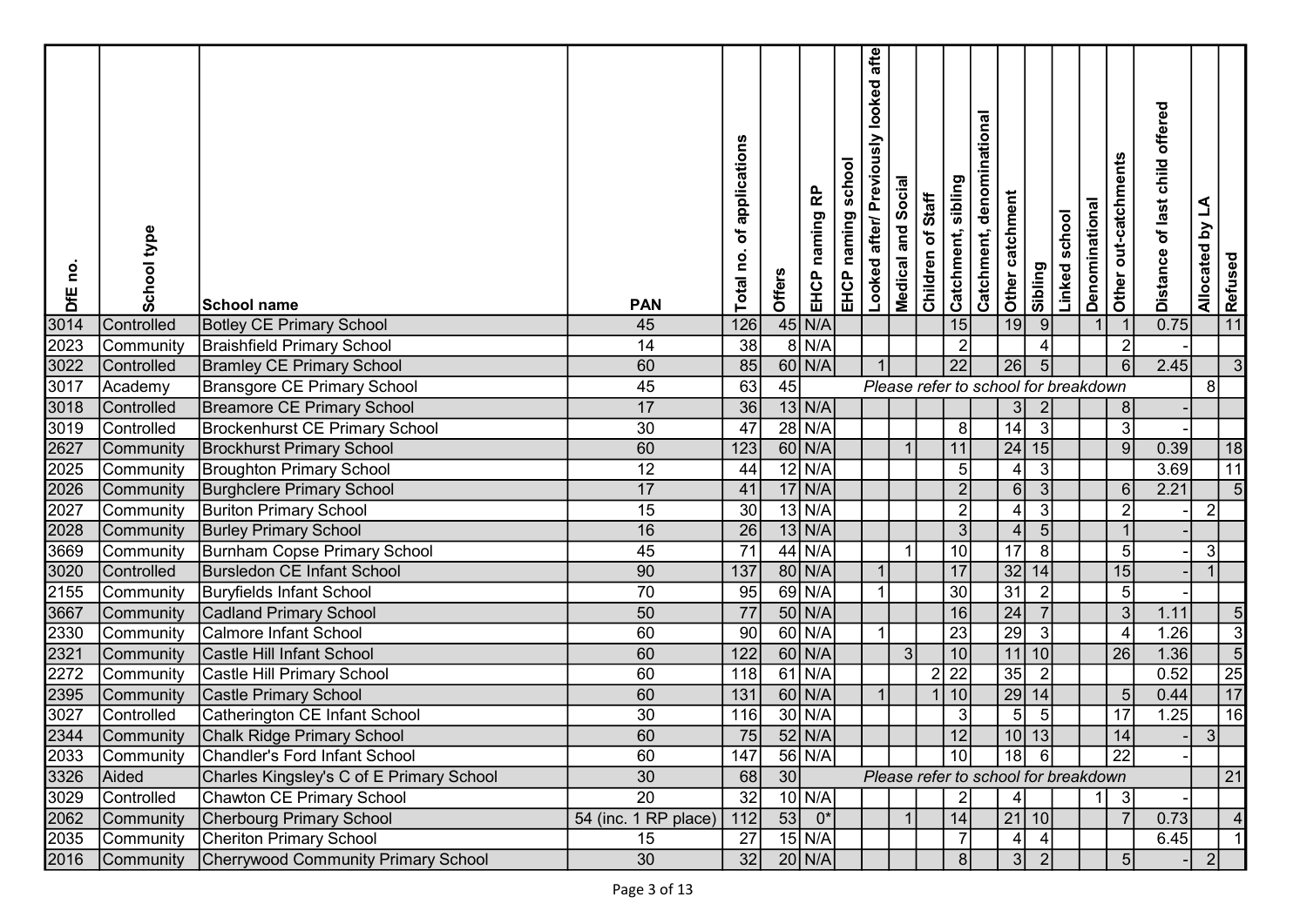| <u>c</u><br>DfE | School type    | <b>School name</b>                                 | <b>PAN</b>      | applications<br>ð<br><u>o</u><br>Total | Offers    | 윤<br>naming<br>EHCP | school<br>EHCP naming | afte<br>looked<br>usly<br>Looked after/ Previo | Social<br>Medical and | Children of Staff | Catchment, sibling                   | denominational<br>Other catchment<br>Catchment, | Sibling                                | school<br>Linked | Denominational | Other out-catchments | offered<br>child<br>of last<br><b>Distance</b> | L<br>Allocated by | Refused        |  |
|-----------------|----------------|----------------------------------------------------|-----------------|----------------------------------------|-----------|---------------------|-----------------------|------------------------------------------------|-----------------------|-------------------|--------------------------------------|-------------------------------------------------|----------------------------------------|------------------|----------------|----------------------|------------------------------------------------|-------------------|----------------|--|
| 3199            | Community      | Chiltern Primary School                            | 30              | 48                                     |           | $30$ N/A            |                       |                                                |                       |                   | 15                                   | 15                                              |                                        |                  |                |                      | 0.53                                           |                   | $\overline{3}$ |  |
| 3396            | Aided          | Clatford Church of England Primary School          | 30              | 115                                    | 30        |                     |                       |                                                |                       |                   | Please refer to school for breakdown |                                                 |                                        |                  |                |                      |                                                |                   | 26             |  |
| 2041            | Community      | <b>Cliddesden Primary School</b>                   | 16              | 46                                     |           | $\overline{17}$ N/A |                       |                                                |                       |                   |                                      |                                                 | -61                                    |                  |                | -9                   | 2.20                                           |                   |                |  |
| 2382            | Community      | Colden Common Primary School                       | 45              | 114                                    |           | $57$ N/A            |                       |                                                |                       |                   | $\overline{26}$                      | 19                                              | $\mathcal{P}$                          |                  |                | -9                   | 1.67                                           |                   |                |  |
| 3318            | Aided          | Compton All Saints C of E Primary School           | 17              | 49                                     | 14        |                     |                       |                                                |                       |                   | Please refer to school for breakdown |                                                 |                                        |                  |                |                      |                                                |                   |                |  |
| 3032            | Controlled     | Copythorne CofE Infant School                      | 30              | 77                                     |           | $30 \mid N/A$       |                       |                                                |                       |                   | Δ                                    | 12                                              | $6 \mid$                               |                  |                | 6                    | 2.10                                           |                   |                |  |
| 2031            | Aided          | Cornerstone CofE (VA) Primary School               | 30              | 80                                     | 17        |                     |                       |                                                |                       |                   | Please refer to school for breakdown |                                                 |                                        |                  |                |                      |                                                |                   |                |  |
| 2511            | Community      | Cove Infant School                                 | 60              | 170                                    |           | $60$ N/A            |                       |                                                |                       |                   | 14                                   |                                                 | 11 10                                  |                  |                | 24                   | 0.91                                           |                   |                |  |
| 3671            | Controlled     | Cranford Park Primary                              | 30              | 67                                     |           | $27$ N/A            |                       |                                                |                       |                   | 8                                    |                                                 | 9<br>6                                 |                  |                | 3                    |                                                |                   |                |  |
| 2216            | Community      | Crofton Anne Dale Infant School                    | 90              | 154                                    |           | $90$ N/A            |                       |                                                |                       |                   | 21                                   |                                                 | 20 25                                  |                  |                | 23                   | 2.86                                           |                   |                |  |
| 2276            | Community      | Crofton Hammond Infant School                      | 60              | 139                                    |           | $60$ N/A            |                       | - 1                                            | $\overline{2}$        |                   | 19                                   | $\overline{15}$                                 | -9                                     |                  |                | $\overline{13}$      | 1.38                                           |                   |                |  |
| 2046            | Community      | <b>Crondall Primary School</b>                     | 30              | 41                                     |           | $27$ N/A            |                       |                                                |                       |                   | 15                                   |                                                 | 5 <sub>5</sub>                         |                  |                | 6                    |                                                |                   |                |  |
| 3666            | Aided          | Crookham CE Aided Infant School                    | 60              | 164                                    | 46        |                     |                       |                                                |                       |                   | Please refer to school for breakdown |                                                 |                                        |                  |                |                      |                                                |                   |                |  |
| 2329            | Community      | Cupernham Infant School                            | 90              | 129                                    |           | $89$ N/A            |                       |                                                |                       |                   | 36                                   | 33                                              | 8                                      |                  |                | 10                   |                                                | $\overline{2}$    |                |  |
| 2047            | Community      | Curdridge Primary School                           | 17              | 37                                     |           | $16$ N/A            |                       |                                                |                       |                   |                                      |                                                 | $\sqrt{3}$<br>$\overline{2}$           |                  |                | 6                    |                                                |                   |                |  |
| 2054            | Community      | Denmead Infant School                              | 90              | 124                                    |           | $85$ N/A            |                       | 2 <sup>1</sup>                                 |                       |                   | 24                                   | 19                                              | 17                                     |                  |                | 22                   |                                                |                   |                |  |
| 3321            | Aided          | Dogmersfield CE Primary School                     | 20              | 58                                     | 18        |                     |                       |                                                |                       |                   | Please refer to school for breakdown |                                                 |                                        |                  |                |                      |                                                |                   |                |  |
| 3040            | Controlled     | Durley CE Primary School                           | 16              | 75                                     |           | $21$ N/A            |                       |                                                |                       |                   |                                      |                                                 | 10<br>9                                |                  |                |                      | 2.40                                           |                   |                |  |
| 3046            | Controlled     | East Meon CofE Controlled Primary School           | 13              | 18                                     |           | $13$ N/A            |                       |                                                |                       |                   | 3                                    |                                                 | $\mathbf{2}$<br>-5                     |                  |                |                      | 3.92                                           |                   | $\overline{2}$ |  |
| 3050            | Controlled     | <b>Ecchinswell and Sydmonton CE Primary School</b> | 15              | 17                                     |           | $11$ N/A            |                       |                                                |                       |                   | 5 <sub>5</sub>                       |                                                 | $\overline{4}$                         |                  |                | $\overline{2}$       |                                                |                   |                |  |
|                 |                | 2196 Community Eling Infant School and Nursery     | 45              | 74                                     |           | $42$ N/A            | $\vert$ 1             |                                                |                       | 1                 | 8                                    |                                                 | $\begin{vmatrix} 17 & 3 \end{vmatrix}$ |                  |                | $\vert$ 11           |                                                |                   |                |  |
|                 |                | 2607 Community Elson Infant School                 | 90              | 138                                    |           | $90$ N/A            |                       |                                                |                       |                   | 19                                   |                                                 | 34 15                                  |                  |                | $\overline{22}$      | 1.65                                           |                   |                |  |
|                 | 2015 Community | <b>Elvetham Heath Primary School</b>               | 90              | 169                                    |           | $90$ N/A            |                       | 2                                              | $\mathbf{3}$          |                   | 42                                   |                                                 | 40<br>$\vert$ 3                        |                  |                |                      | 1.46                                           |                   | 17             |  |
| 2767            | Community      | <b>Emsworth Primary School</b>                     | 60              | 124                                    |           | $57$ N/A            |                       |                                                |                       |                   | $\overline{21}$                      |                                                 | $\overline{10}$<br>9                   |                  |                | 14                   |                                                | 3 <sup>1</sup>    |                |  |
| 3672            | Community      | Endeavour Primary School                           | $\overline{90}$ | 183                                    | $120$ N/A |                     |                       |                                                |                       |                   | $\overline{28}$                      |                                                 | $\overline{52}$<br>-91                 |                  |                | 29                   | 1.42                                           |                   | 11             |  |
| 2071            | Community      | <b>Fair Oak Infant School</b>                      | 120             | 209                                    | $137$ N/A |                     |                       | 3                                              |                       |                   | 47                                   |                                                 | 59 15                                  |                  |                | 13                   | 4.70                                           |                   |                |  |
|                 | 2095 Community | Fairfield Infant School                            | 90              | 137                                    |           | 90 N/A              |                       |                                                |                       |                   | 12                                   |                                                 | $\overline{29}$ 17                     |                  |                | 30                   |                                                |                   |                |  |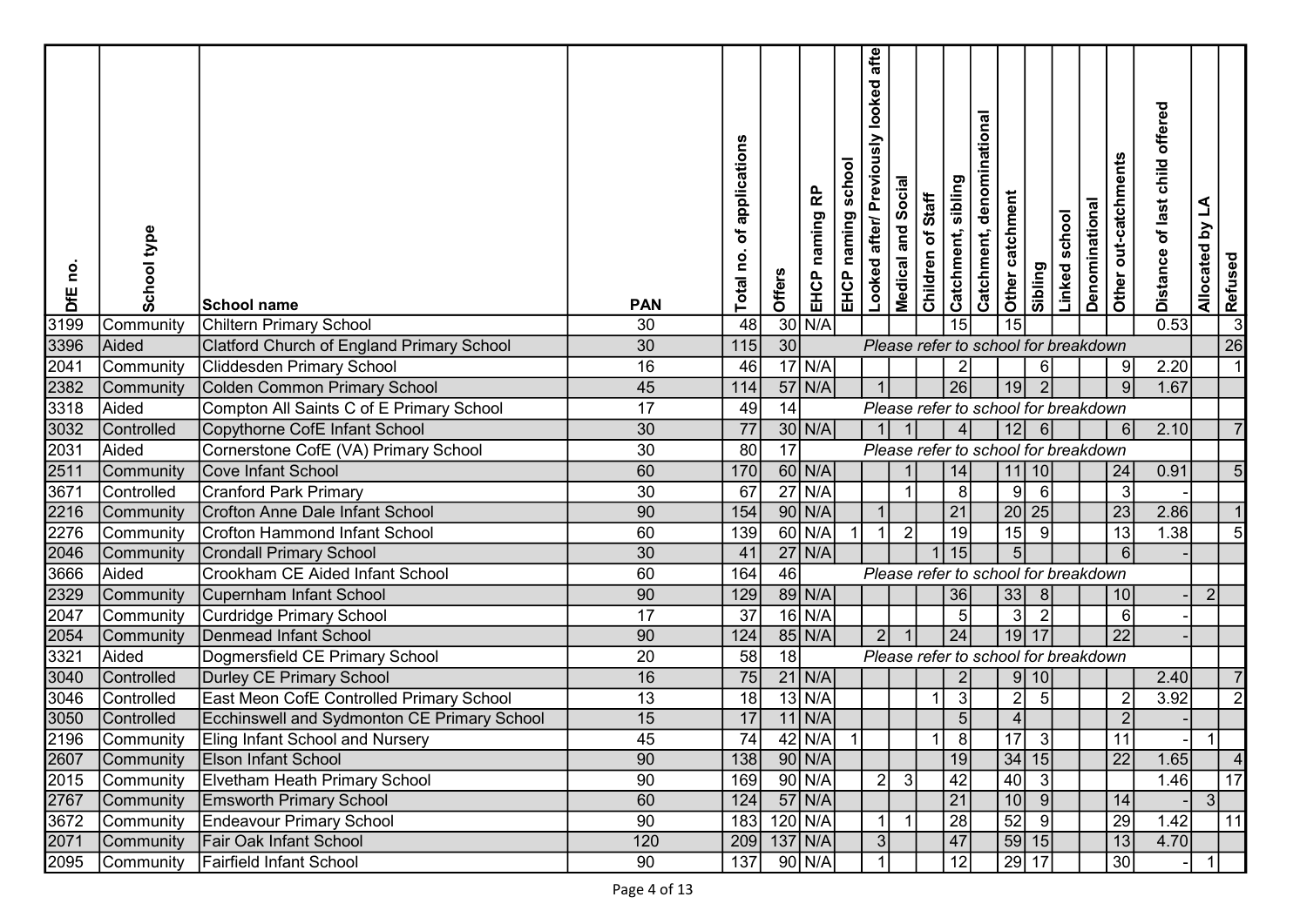| <u>o</u><br>DfE | School type | School name                                    | <b>PAN</b>              | applications<br>ð<br>0q<br>Total | Offers | 윤<br>naming<br>EHCP | school<br>EHCP naming | afte<br>usly looked<br>Looked after/ Previo | Social<br>Medical and | Children of Staff | Catchment, denominational<br>Catchment, sibling | Other catchment | Sibling                           | Linked school | Denominational | Other out-catchments | offered<br>of last child<br><b>Distance</b> | Allocated by LA | Refused         |  |
|-----------------|-------------|------------------------------------------------|-------------------------|----------------------------------|--------|---------------------|-----------------------|---------------------------------------------|-----------------------|-------------------|-------------------------------------------------|-----------------|-----------------------------------|---------------|----------------|----------------------|---------------------------------------------|-----------------|-----------------|--|
| 2727            | Community   | <b>Fairfields Primary School</b>               | 60                      | 129                              |        | $60$ N/A            |                       |                                             |                       |                   | 18                                              | 18              | 10 <sup>1</sup>                   |               |                | 14                   | 1.11                                        |                 | 3               |  |
| 2522            | Academy     | Farnborough Grange Infant Community School     | 60                      | 61                               | 39     |                     |                       |                                             |                       |                   | Please refer to school for breakdown            |                 |                                   |               |                |                      |                                             |                 |                 |  |
| 2077            | Academy     | <b>Fawley Infant School</b>                    | 30                      | 35                               | 21     |                     |                       |                                             |                       |                   | Please refer to school for breakdown            |                 |                                   |               |                |                      |                                             |                 |                 |  |
| 2735            | Academy     | Fernhill Primary School                        | $30\,$                  | 19                               | 13     |                     |                       |                                             |                       |                   | Please refer to school for breakdown            |                 |                                   |               |                |                      |                                             |                 |                 |  |
| 2270            | Community   | Fleet Infant School                            | 90                      | 238                              |        | $90 \mid N/A$       |                       | 2                                           |                       |                   | 36                                              | 40              | $\overline{4}$                    |               |                | 8                    | 2.31                                        |                 |                 |  |
| 2372            | Community   | Fordingbridge Infant School                    | 60                      | 69                               |        | $56$ N/A            |                       | $\overline{2}$                              |                       |                   | $\overline{17}$                                 | $\overline{22}$ | 5                                 |               |                | 9                    |                                             |                 |                 |  |
| 2392            | Community   | Four Lanes Infant School                       | 90                      | 165                              |        | $90$ N/A            |                       |                                             | $\mathbf 1$           |                   | 29                                              | 50              | 8                                 |               |                | $\overline{2}$       | 0.47                                        |                 | 17              |  |
| 3061            | Controlled  | Four Marks CE Primary School                   | 45                      | 56                               |        | $34$ N/A            |                       |                                             |                       |                   | 13                                              | 12              | 3                                 |               |                | 6                    |                                             |                 |                 |  |
| 2299            | Community   | <b>Foxhills Infant School</b>                  | 60                      | 125                              |        | $60$ N/A            |                       |                                             |                       |                   | $6\vert$                                        | 20              | 14                                |               |                | 19                   | 1.33                                        |                 | 6               |  |
| 2115            | Community   | <b>Freegrounds Infant School</b>               | 90                      | $\overline{148}$                 |        | $63$ N/A            |                       |                                             |                       |                   | 15                                              | 10 <sup>1</sup> | $\overline{18}$                   |               |                | 19                   |                                             |                 |                 |  |
| 2238            | Community   | <b>Frogmore Infant School</b>                  | 60                      | 76                               |        | $54$ N/A            |                       |                                             |                       |                   | $\overline{9}$                                  | $\overline{22}$ |                                   |               |                | 12                   |                                             |                 |                 |  |
| 2029            | Academy     | <b>Front Lawn Primary Academy</b>              | 60                      | 83                               | 60     |                     |                       |                                             |                       |                   | Please refer to school for breakdown            |                 |                                   |               |                |                      |                                             | 5               |                 |  |
| 3062            | Controlled  | <b>Froxfield CE Primary and Pre School</b>     | 15                      | $\overline{20}$                  |        | $13$ N/A            |                       |                                             |                       |                   | 3                                               |                 | $\overline{2}$                    |               |                | 6                    |                                             |                 |                 |  |
| 2217            | Community   | Fryern Infant School                           | 60                      | 115                              |        | $47$ N/A            |                       |                                             |                       |                   | 21                                              | 12              |                                   |               |                | $\overline{7}$       |                                             |                 |                 |  |
| 2625            | Community   | Gomer Infant School                            | 60                      | 178                              |        | $60$ N/A            |                       |                                             |                       |                   | 12                                              | 18              | 12                                |               |                | 18                   | 0.76                                        |                 | 17              |  |
| 2620            | Community   | <b>Grange Infant School</b>                    | 90                      | 123                              |        | $75$ N/A            |                       |                                             |                       |                   | $\overline{21}$                                 | 23              | 12                                |               |                | $\overline{18}$      | 0.72                                        |                 | $\overline{5}$  |  |
| 2085            | Community   | <b>Grateley Primary School</b>                 | 15                      | 48                               |        | $15$ N/A            |                       |                                             |                       |                   | 2                                               |                 | $\vert 4 \vert$<br>8 <sup>1</sup> |               |                |                      | 2.02                                        |                 | 14              |  |
| 3067            | Controlled  | <b>Grayshott CE Primary School</b>             | $\overline{30}$         | $\overline{50}$                  |        | 30 N/A              |                       |                                             |                       |                   | 5 <sup>1</sup>                                  |                 | 8 <sup>1</sup><br>9               |               |                | 8                    | 2.78                                        |                 | $\overline{2}$  |  |
| 2011            | Community   | <b>Great Binfields Primary School</b>          | $60$ (inc. 2 RP places) | 226                              | 60     | $0^*$               |                       | 3                                           | $\overline{2}$        |                   | 4                                               |                 | 31 10                             |               |                |                      | 1.18                                        |                 | 60              |  |
| 2086            | Community   | <b>Greatham Primary School</b>                 | 30                      | 62                               |        | 30 N/A              |                       |                                             |                       |                   |                                                 |                 | 13<br>3 <sup>1</sup>              |               |                | 9                    | 2.17                                        |                 | 9               |  |
|                 |             | 2090 Community Hale Primary School             | 17                      | $\overline{23}$                  |        | $6$ N/A             |                       |                                             |                       |                   |                                                 |                 | $\overline{2}$<br>$\vert$ 2       |               |                | $\Omega$             |                                             |                 |                 |  |
| 2312            |             | Community Halterworth Community Primary School | 60                      | 150                              |        | $60$ N/A            |                       |                                             |                       |                   | $1$   14                                        |                 | 20 11                             |               |                | $\overline{14}$      | 1.13                                        |                 | $\overline{22}$ |  |
| 2091            |             | Community Hamble Primary School                | 45                      | 105                              |        | $45$ N/A            |                       |                                             |                       |                   |                                                 | 18              | -9                                |               |                | 10                   | 1.27                                        |                 | $\overline{12}$ |  |
| 2092            |             | Community Hambledon Primary School             | 15                      | 33                               |        | $19$ N/A            |                       |                                             |                       |                   | 3                                               |                 | 3 <br>$\vert$ 2                   |               |                | 1 10                 | 7.31                                        |                 |                 |  |
| 2736            | Community   | Harestock Primary School                       | 30                      | 80                               |        | $30$ N/A            |                       |                                             |                       |                   | $\overline{7}$                                  | 21              |                                   |               |                |                      | 0.43                                        |                 | 21              |  |
| 2252            | Community   | Harrison Primary School                        | 90                      | 179                              |        | $90$ N/A            |                       |                                             |                       |                   | 23                                              |                 | 37 12                             |               |                | 17                   | 0.94                                        |                 | 28              |  |
| 2215            | Community   | Hart Plain Infant School                       | 60                      | 59                               |        | 35 N/A              |                       |                                             |                       |                   | 5 <sup>1</sup>                                  |                 | 6 10                              |               |                | 9                    |                                             | $\vert$         |                 |  |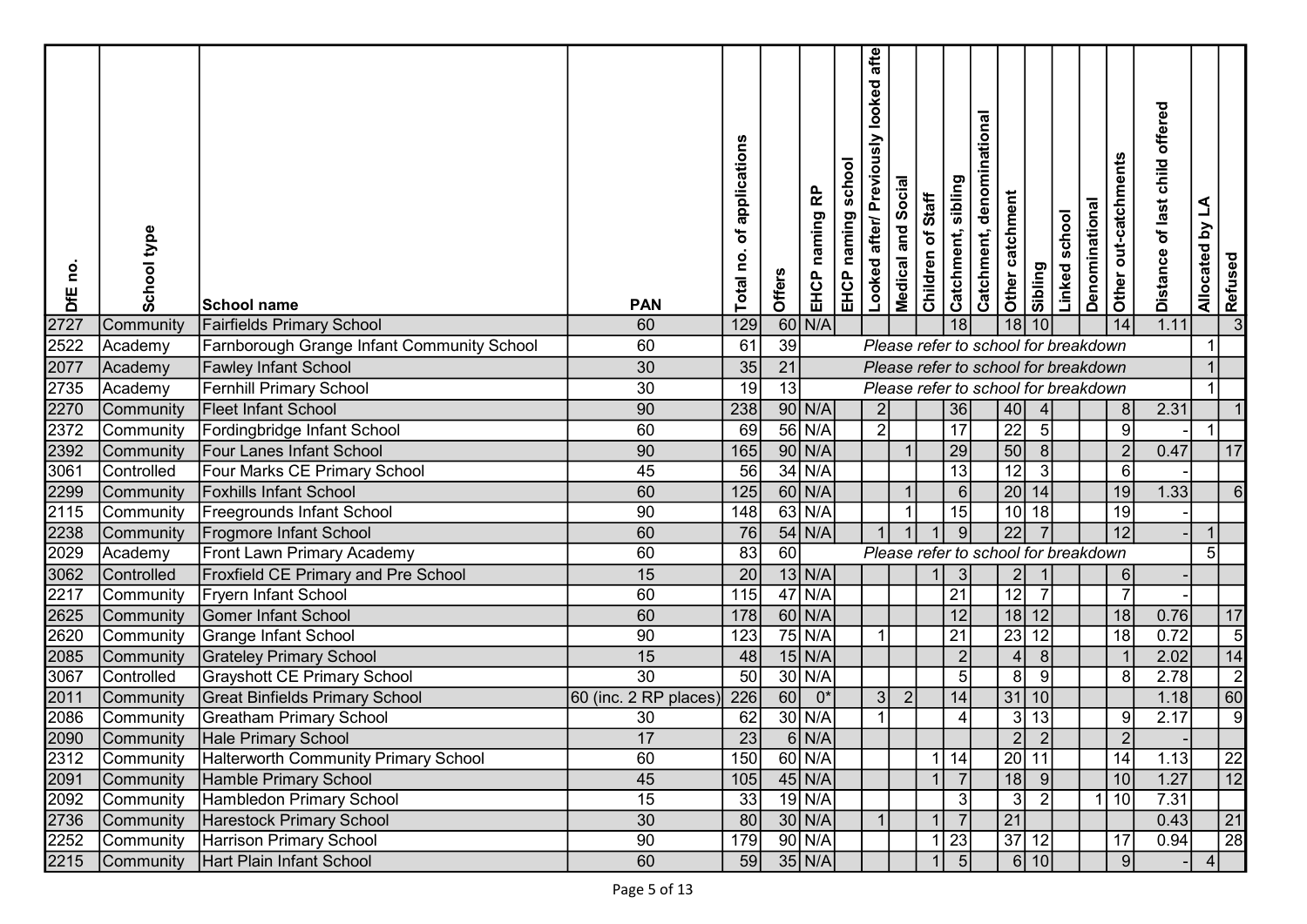| <u>o</u><br>DfE | School type        | School name                                                            | <b>PAN</b>                                      | applications<br>đ<br>å<br>Total | Offers          | 윤<br>naming<br>EHCP | school<br>EHCP naming | afte<br>looked<br>kisi<br>Looked after/ Previo | Social<br>Medical and | Children of Staff | Catchment, denominational<br>Catchment, sibling | Other catchment | Sibling                                       | school<br><b>Tinked</b> | Denominational | Other out-catchments | offered<br>child<br>of last<br><b>Distance</b> | L<br>Allocated by | Refused        |  |
|-----------------|--------------------|------------------------------------------------------------------------|-------------------------------------------------|---------------------------------|-----------------|---------------------|-----------------------|------------------------------------------------|-----------------------|-------------------|-------------------------------------------------|-----------------|-----------------------------------------------|-------------------------|----------------|----------------------|------------------------------------------------|-------------------|----------------|--|
| 2612            | Community          | <b>Haselworth Primary School</b>                                       | 20                                              | 30                              |                 | $20$ N/A            |                       |                                                |                       |                   | 8 <sup>1</sup>                                  |                 | 8                                             |                         |                | 3                    |                                                |                   |                |  |
| 2470            | Community          | Hatch Warren Infant School                                             | 90                                              | 230                             |                 | $90$ N/A            |                       |                                                |                       |                   | 25                                              |                 | 29 20                                         |                         |                | 15                   | 0.55                                           |                   | 28             |  |
| 3341            | Aided              | Hatherden CE Primary School                                            | 15                                              | 12                              | 10 <sup>1</sup> |                     |                       |                                                |                       |                   |                                                 |                 | Please refer to school for breakdown          |                         |                |                      |                                                | 31                |                |  |
| 2105            | Community          | Hawley Primary School                                                  | 45                                              | 84                              |                 | $45$ N/A            |                       |                                                |                       |                   |                                                 |                 | 9 11                                          |                         |                | 21                   | 1.54                                           |                   |                |  |
| 2739            | Community          | Hazel Wood Infant School                                               | 80                                              | 145                             |                 | 68 N/A              |                       | $\overline{2}$                                 |                       |                   | 11                                              | 25              | 12                                            |                         |                | $\overline{18}$      |                                                |                   |                |  |
| 2269            | Community          | Heatherside Infant School                                              | 100                                             | 284                             |                 | $100$ N/A           |                       |                                                | $\overline{2}$        |                   | 36                                              |                 | 19 19                                         |                         |                | $\overline{22}$      | 2.88                                           |                   |                |  |
| 2237            | Community          | <b>Hiltingbury Infant School</b>                                       | $\overline{88 (+ 2 \text{ RP} \text{ places})}$ | $\overline{230}$                | 88              | $0^*$               |                       |                                                |                       |                   | $\overline{23}$                                 | 39              | 6                                             |                         |                | $\overline{19}$      | 1.35                                           |                   | 16             |  |
| 2777            | Community          | <b>Holbrook Primary School</b>                                         | 30 (inc. 2 RP places)                           | 42                              | 28              | $0^*$               |                       |                                                |                       |                   | 6 <sup>1</sup>                                  |                 | 3 <br>11                                      |                         |                |                      |                                                | 3                 |                |  |
| 2723            | Community          | Hook Infant School                                                     | 120                                             | 151                             |                 | 104 N/A             |                       | $\vert$ 2                                      |                       |                   | 31                                              | 59              |                                               |                         |                |                      |                                                |                   |                |  |
| 3079            | Academy            | Hook-With-Warsash CE Academy                                           | 60                                              | 131                             | 50              |                     |                       |                                                |                       |                   |                                                 |                 | Please refer to school for breakdown          |                         |                |                      |                                                |                   |                |  |
| 5206            | Aided              | Hordle CofE Primary School                                             | 45                                              | 100                             | 45              |                     |                       |                                                |                       |                   |                                                 |                 | Please refer to school for breakdown          |                         |                |                      |                                                |                   | 11             |  |
| 2239            | Community          | Horndean Infant School                                                 | 90                                              | 194                             |                 | $90$ N/A            |                       | 2 <sup>1</sup>                                 |                       |                   | 28                                              |                 | 30 14                                         |                         |                | 14                   | 1.14                                           |                   | 13             |  |
| 3082            | Controlled         | Hurstbourne Tarrant CofE Primary School                                | 15                                              | 45                              |                 | $15$ N/A            |                       |                                                |                       |                   | 3 <sup>1</sup>                                  |                 | 3 <sup>1</sup><br>5                           |                         |                |                      | 2.75                                           |                   | $\overline{6}$ |  |
| 3083            | Controlled         | Hyde CE Primary School                                                 | 10                                              | $\boldsymbol{8}$                |                 | $4$ N/A             |                       |                                                |                       |                   |                                                 |                 |                                               |                         |                |                      |                                                |                   |                |  |
| 2113            | Community          | Hythe Primary School                                                   | 45                                              | 84                              |                 | $43$ N/A            |                       |                                                |                       |                   | 6 <sup>1</sup>                                  |                 | $6 \mid$<br>18<br>5                           |                         |                | 13                   |                                                |                   |                |  |
| 2117            | Community          | Itchen Abbas Primary School                                            | 15                                              | 35                              | 15              | $15$ N/A            |                       |                                                |                       |                   |                                                 |                 |                                               |                         |                |                      |                                                |                   |                |  |
| 3345            | Aided              | John Keble Church of England Primary School<br>Kempshott Infant School | 30<br>90                                        | 41<br>231                       |                 | $90$ N/A            |                       |                                                |                       |                   |                                                 |                 | Please refer to school for breakdown<br>38 23 |                         |                | 8                    | 0.70                                           |                   | 43             |  |
| 2316<br>3401    | Community<br>Aided | Kimpton, Thruxton and Fyfield CE Primary School                        | 30                                              | 39                              | 30 <sup>1</sup> |                     |                       |                                                |                       |                   | 19                                              |                 | Please refer to school for breakdown          |                         |                |                      |                                                |                   |                |  |
| 2347            | Community          | <b>Kings Copse Primary School</b>                                      | 45 (inc. 2 RP places)                           | 81                              |                 | $33$ N/A            |                       |                                                |                       |                   |                                                 |                 | 9                                             |                         |                | 10                   |                                                |                   |                |  |
|                 |                    | 2725 Community   King's Furlong Infant School and Nursery              | 60                                              | 98                              |                 | 60 N/A              |                       |                                                |                       |                   | 18                                              |                 | $19$ 13                                       |                         |                | $6\phantom{1}6$      |                                                |                   |                |  |
| 3089            | <b>Controlled</b>  | King's Somborne CE Primary School                                      | 20                                              | $\overline{20}$                 |                 | $14$ N/A            |                       |                                                |                       |                   | 5 <sup>1</sup>                                  |                 | 6<br>$\vert$ 2                                |                         |                |                      |                                                |                   |                |  |
| 2120            |                    | Community   Kings Worthy Primary School                                | 60                                              | 97                              |                 | 60 N/A              |                       |                                                |                       |                   | 26                                              | 34              |                                               |                         |                |                      | 0.87                                           |                   | 15             |  |
| 3088            | Controlled         | Kingsclere CE Primary School                                           | 40                                              | 46                              |                 | $36$ N/A            |                       |                                                |                       |                   | 17                                              | 11              |                                               |                         |                | $\overline{A}$       |                                                | 3 <sup>1</sup>    |                |  |
| 2301            |                    | Community Knights Enham Nursery and Infant School                      | 60                                              | 81                              |                 | $59$ N/A            |                       |                                                |                       |                   | -91                                             | 20              |                                               |                         |                | 16                   |                                                | 91                |                |  |
| 2009            |                    | Community   Knightwood Primary School                                  | 60                                              | 189                             |                 | $60$ N/A            |                       |                                                |                       |                   | 15                                              |                 | 16 12                                         |                         |                | 17                   | 2.56                                           |                   |                |  |
| 2125            |                    | Community   Langrish Primary School                                    | 30                                              | 64                              |                 | $30$ N/A            |                       |                                                |                       |                   | 31                                              |                 | -81                                           |                         |                | 14                   | 5.59                                           |                   |                |  |
|                 |                    |                                                                        |                                                 |                                 |                 |                     |                       |                                                |                       |                   |                                                 |                 |                                               |                         |                |                      |                                                |                   |                |  |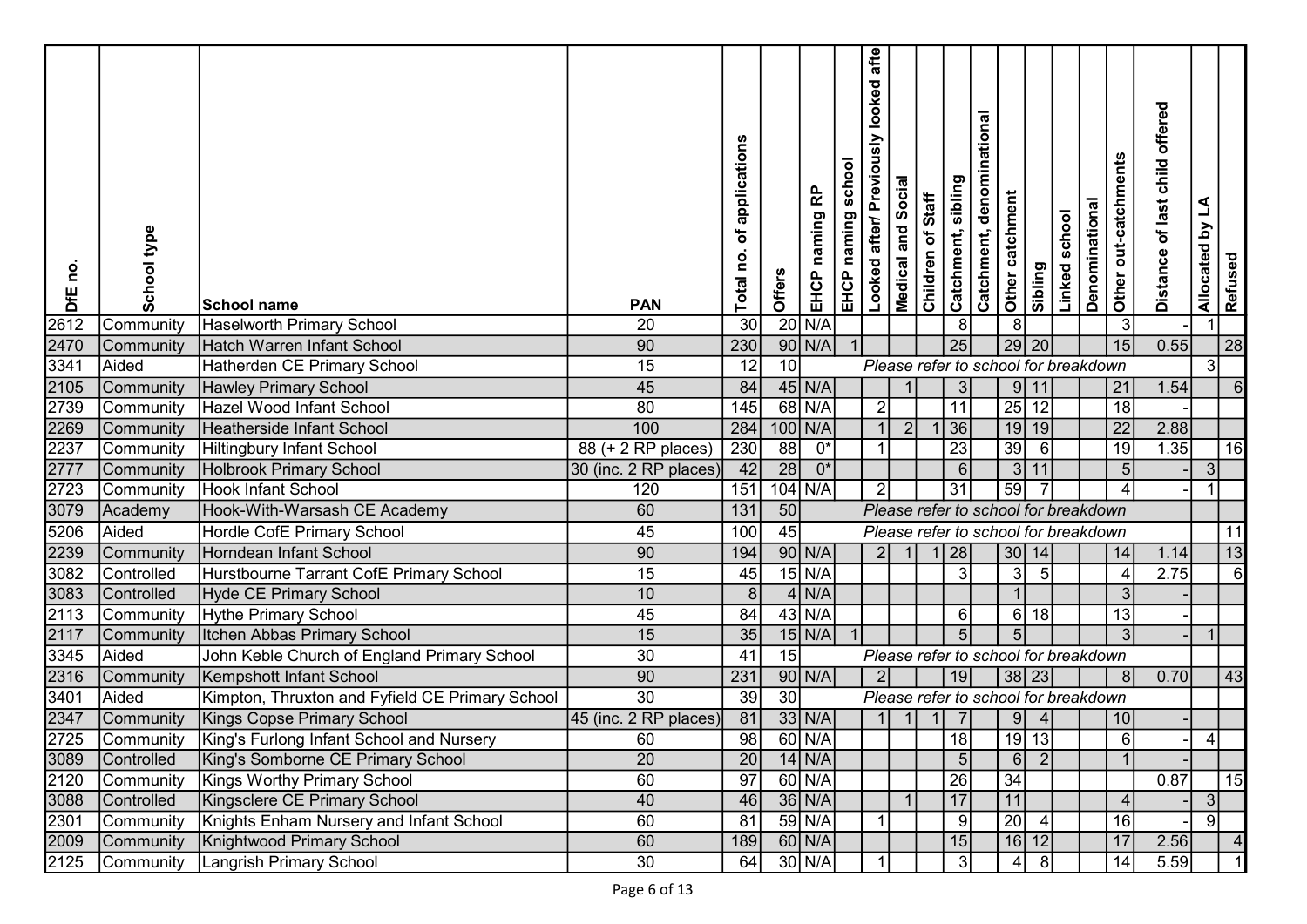| ou<br>DfE | School type     | <b>School name</b>                          | <b>PAN</b>              | applications<br>đ<br>0u<br>Total | Offers | 윤<br>naming<br>EHCP | school<br>EHCP naming | afte<br>looked<br>Μsı<br>Looked after/ Previo | Social<br>Medical and | Children of Staff | Catchment, denominational<br>Catchment, sibling | Other catchment | Sibling                              | school<br>Linked | Denominational | Other out-catchments     | offered<br>of last child<br><b>Distance</b> | $\Delta$<br>Allocated by | Refused   |  |
|-----------|-----------------|---------------------------------------------|-------------------------|----------------------------------|--------|---------------------|-----------------------|-----------------------------------------------|-----------------------|-------------------|-------------------------------------------------|-----------------|--------------------------------------|------------------|----------------|--------------------------|---------------------------------------------|--------------------------|-----------|--|
| 2630      | Community       | Lee-on-the-Solent Infant and Nursery School | 90                      | 107                              |        | $74$ N/A            |                       |                                               |                       |                   | 23                                              | 29              | 4                                    |                  |                | 15                       |                                             |                          |           |  |
| 3191      | Controlled      | Leesland CE Infant School                   | 90                      | 119                              |        | 68 N/A              |                       |                                               |                       |                   | $\overline{16}$                                 | 12              | 16                                   |                  |                | $\overline{23}$          |                                             |                          |           |  |
| 2342      | Community       | <b>Liphook Infant School</b>                | 90                      | 130                              |        | $90$ N/A            |                       |                                               |                       |                   | 40                                              | 48              | $\vert$ 2                            |                  |                |                          | 2.86                                        |                          | 19        |  |
| 2291      | Community       | Liss Infant School                          | 60                      | 41                               |        | 38 N/A              |                       | $\overline{2}$                                |                       |                   | 9                                               | 19              | 3                                    |                  |                | -3                       |                                             | 2                        |           |  |
| 3356      | Aided           | Lockerley Endowed CE Primary School         | 15                      | 21                               | 15     |                     |                       |                                               |                       |                   |                                                 |                 | Please refer to school for breakdown |                  |                |                          |                                             |                          |           |  |
| 2249      | Community       | Locks Heath Infant School                   | 120                     | 237                              |        | 108 N/A             |                       |                                               |                       | $\overline{2}$    | 13                                              |                 | 33 20                                |                  |                | 37                       |                                             |                          |           |  |
| 3096      | Controlled      | Long Sutton CE Primary School               | $\overline{20}$         | 27                               |        | $10$ N/A            |                       |                                               |                       |                   | $\overline{2}$                                  |                 | $\boldsymbol{\Lambda}$               |                  |                | 3                        |                                             |                          |           |  |
| 3357      | Aided           | Longparish CE Primary School                | 15                      | 84                               | 18     |                     |                       |                                               |                       |                   |                                                 |                 | Please refer to school for breakdown |                  |                |                          |                                             |                          | 6         |  |
| 2194      | Community       | Lydlynch Infant School                      | 60                      | 107                              |        | $47$ N/A            |                       |                                               |                       |                   | 9 <sup>1</sup>                                  | 13              | 12                                   |                  |                | 12                       |                                             |                          |           |  |
| 3358      | Aided           | Lymington CE Infant School                  | 60                      | 87                               | 59     |                     |                       |                                               |                       |                   |                                                 |                 | Please refer to school for breakdown |                  |                |                          |                                             |                          |           |  |
| 2042      | Controlled      | Manor CE Infant School                      | 30                      | 53                               |        | 22 N/A              |                       |                                               |                       |                   | 3                                               |                 | 8<br>3                               |                  |                |                          |                                             |                          |           |  |
| 2341      | Community       | Manor Field Infant School                   | 60                      | 83                               |        | $55$ N/A            |                       |                                               | -1                    |                   | 16                                              | 17              | $\overline{7}$                       |                  |                | -5                       |                                             | 9                        |           |  |
| 2524      | Community       | Manor Infant School                         | 90 (inc. 2 RP places)   | 124                              | 53     | $0^*$               |                       |                                               |                       |                   | 3                                               |                 | 5 <sub>5</sub><br>19                 |                  |                | 26                       |                                             |                          |           |  |
| 3100      | Controlled      | Marchwood CE Infant School                  | 90                      | 76                               |        | $67$ N/A            |                       |                                               |                       |                   | 21                                              | 35              | 6                                    |                  |                |                          |                                             |                          |           |  |
| 2516      | Community       | Marlborough Infant School                   | 30                      | 30                               |        | $20$ N/A            |                       |                                               |                       |                   | 6                                               |                 | $6 \mid$                             |                  |                |                          |                                             | 6                        |           |  |
| 2298      | Community       | Marnel Community Infant School              | 120                     | 175                              |        | $120$ N/A           |                       |                                               |                       |                   | 2 45                                            | 52              | $\overline{9}$                       |                  |                | $\overline{12}$          | 0.67                                        |                          | 10        |  |
| 3101      | Controlled      | Medstead CE Primary School                  | 30 (+ 2 RP places)      | 57                               | 30     | $0^*$               |                       |                                               | $\overline{2}$        |                   | 10 <sup>1</sup>                                 |                 | 8 <sup>1</sup><br>6                  |                  |                |                          | 1.85                                        |                          | 5         |  |
| 2246      | Community       | Mengham Infant School                       | 60                      | 84                               |        | $60$ N/A            |                       |                                               |                       |                   | 18                                              | $\overline{24}$ | 9                                    |                  |                | -9                       | 0.57                                        |                          |           |  |
| 3102      | Controlled      | Meonstoke CE Infant School                  | 27                      | 34                               |        | $16$ N/A            |                       |                                               |                       |                   | 3                                               |                 | 5 <sub>5</sub><br>$\overline{4}$     |                  |                | $\overline{\mathcal{L}}$ |                                             |                          |           |  |
| 2271      | Community       | Merton Infant School                        | 60                      | 111                              |        | 80 N/A              |                       | $\overline{2}$                                |                       |                   | 19                                              | 15              | 16                                   |                  |                | 13                       |                                             | 15                       |           |  |
|           | 2017 Controlled | Micheldever CofE Primary School             | 17                      | 18                               |        | $12$ N/A            |                       |                                               |                       |                   |                                                 |                 |                                      |                  |                |                          |                                             |                          |           |  |
|           | 3365 Academy    | Milford-on-Sea CE Primary School            | 45                      | 75                               | 45     |                     |                       |                                               |                       |                   |                                                 |                 | Please refer to school for breakdown |                  |                |                          |                                             |                          |           |  |
| 2775      |                 | Community   Mill Hill Primary School        | $30\,$                  | 44                               |        | $30$ N/A            |                       |                                               |                       |                   | <b>71</b>                                       |                 | 7<br>5                               |                  |                | 8                        |                                             | 2                        |           |  |
| 5210      |                 | Foundation   Mill Rythe Infant School       | 90                      | 76                               | 58     |                     |                       |                                               |                       |                   |                                                 |                 | Please refer to school for breakdown |                  |                |                          |                                             |                          |           |  |
| 2774      |                 | Community   Morelands Primary School        | $45$ (inc. 2 RP places) | 77                               |        | $43 0*$             |                       |                                               |                       |                   | 12                                              |                 | 15 10                                |                  |                | 6                        | 0.91                                        |                          |           |  |
| 2373      |                 | Community Netley Abbey Infant School        | 90                      | 138                              |        | $79$ N/A            |                       |                                               | -1                    |                   | 24                                              |                 | 23 11                                |                  |                | $\overline{20}$          |                                             |                          |           |  |
| 3110      | Controlled      | Netley Marsh CE Infant School               | 30                      | 100                              |        | $30$ N/A            |                       |                                               |                       |                   | 3I                                              |                 | 6<br>-61                             |                  |                | 2 12                     | 1.47                                        |                          | $\vert$ 2 |  |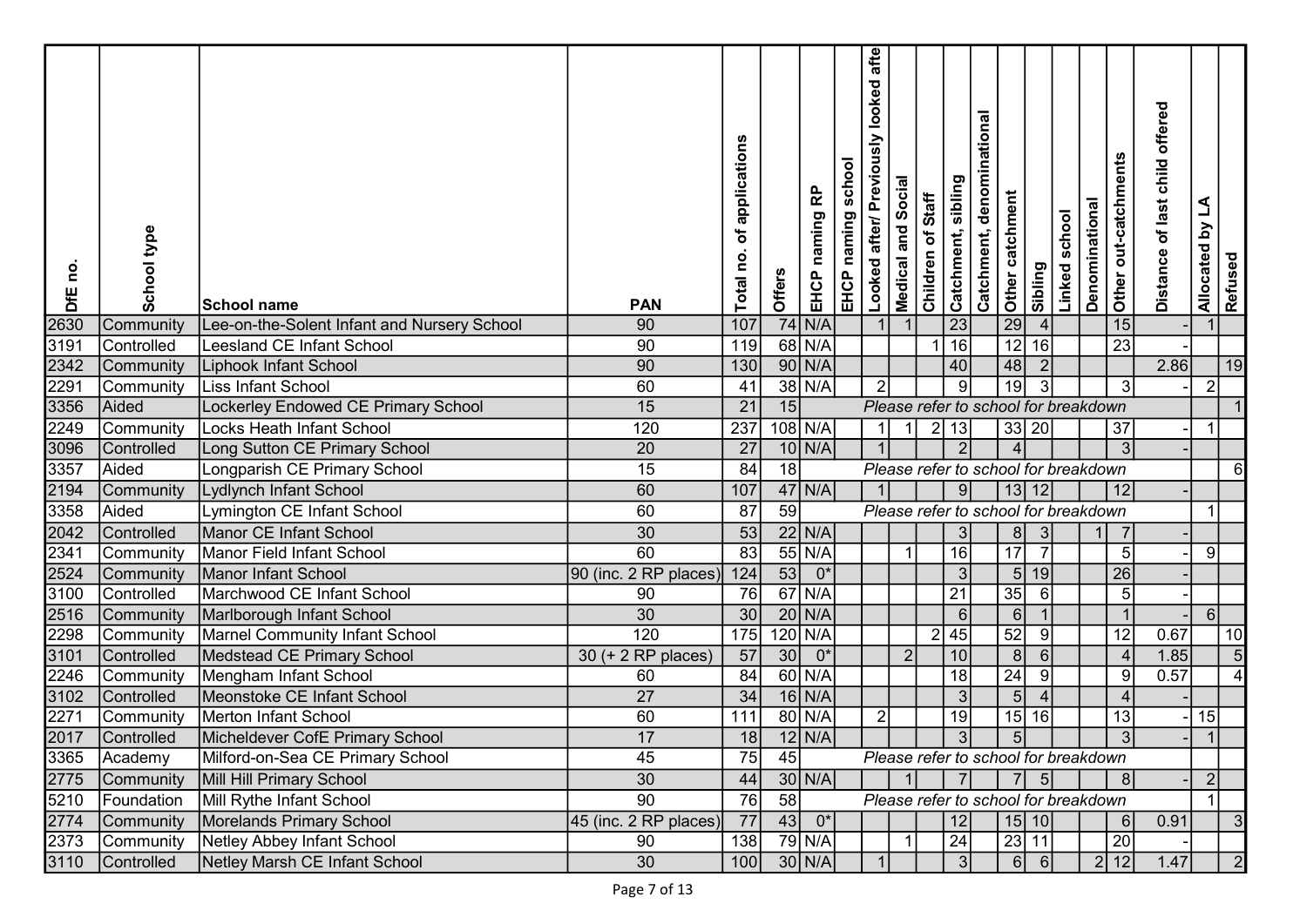| <u>c</u><br>DfE              | School type | <b>School name</b>                             | <b>PAN</b>            | of applications<br>Total no. | Offers          | EHCP naming RP       | school<br>EHCP naming | usly looked afte<br>Looked after/ Previo | <b>Medical and Social</b> | Children of Staff | Catchment, sibling                   | Catchment, denominational<br>Other catchment | Sibling                          | Linked school | Denominational | Other out-catchments | offered<br>of last child<br>Distance | Allocated by LA | $\frac{1}{\sqrt{2}}$ Refused |  |
|------------------------------|-------------|------------------------------------------------|-----------------------|------------------------------|-----------------|----------------------|-----------------------|------------------------------------------|---------------------------|-------------------|--------------------------------------|----------------------------------------------|----------------------------------|---------------|----------------|----------------------|--------------------------------------|-----------------|------------------------------|--|
| 2137                         | Community   | <b>New Milton Infant School</b>                | 90                    | 129                          |                 | 90 N/A               |                       | 2                                        | $\overline{\mathbf{1}}$   |                   | 30                                   |                                              | 53<br>$\overline{3}$             |               |                |                      | 0.72                                 |                 |                              |  |
| 2389<br>3192<br>2147<br>2763 | Community   | <b>Newlands Primary School</b>                 | 30                    | 42                           |                 | $17$ N/A             |                       |                                          |                           |                   | 6 <sup>1</sup>                       |                                              | $\overline{2}$<br>$\overline{4}$ |               |                | $\overline{5}$       |                                      |                 |                              |  |
|                              | Controlled  | Newtown CE Primary School                      | 60                    | 63                           |                 | $45$ N/A             |                       |                                          |                           |                   | $\overline{7}$                       |                                              | 8<br> 13                         |               |                | 13                   |                                      | 4               |                              |  |
|                              | Community   | Newtown Soberton Infant School                 | $\overline{25}$       | 40                           |                 | $23$ N/A             |                       |                                          |                           |                   | 3 <sup>1</sup>                       |                                              | 6<br>5 <sup>1</sup>              |               |                | $\overline{7}$       |                                      | 2               |                              |  |
|                              | Community   | Nightingale Primary School                     | 60                    | 85                           |                 | $60$ N/A             |                       |                                          |                           | 2                 | $\boxed{12}$                         |                                              | 19 <br>11                        |               |                | 15                   |                                      |                 |                              |  |
| 2036                         | Community   | North Baddesley Infant School                  | 90                    | 114                          |                 | 80 N/A               |                       |                                          |                           |                   | $\overline{27}$                      |                                              | 32 12                            |               |                | 9                    |                                      |                 |                              |  |
| 2519                         | Community   | North Farnborough Infant School                | 60                    | 138                          |                 | $57$ N/A             |                       |                                          |                           |                   | 11                                   |                                              | $\overline{34}$                  |               |                | 10                   |                                      | 1               |                              |  |
| 2148<br>2309<br>2387         | Community   | North Waltham Primary School                   | 24                    | 54                           |                 | $24$ N/A             |                       |                                          |                           |                   | 6                                    |                                              | 6<br>$\vert 4 \vert$             |               |                | 6                    |                                      | 2               |                              |  |
|                              | Community   | Northern Infant School                         | 60                    | 120                          |                 | $60$ N/A             |                       |                                          |                           | $\overline{2}$    | 8                                    |                                              | 23 14                            |               |                | 2 11                 | 0.84                                 |                 | 12                           |  |
|                              | Community   | Norwood Primary School                         | 60                    | 147                          |                 | 60 N/A               |                       |                                          | $\overline{2}$            | 2                 | 17                                   |                                              | $18$ 10                          |               |                | 9                    |                                      | 2               |                              |  |
| 3112                         | Controlled  | <b>Nursling CE Primary School</b>              | 30                    | 60                           |                 | $28 \overline{N/A} $ |                       |                                          |                           |                   |                                      |                                              | 5 <sub>5</sub><br>$6 \mid$       |               |                | 12                   |                                      |                 |                              |  |
| 2048                         | Academy     | Oakfield Primary School                        | 30                    | 44                           | 27              |                      |                       |                                          |                           |                   | Please refer to school for breakdown |                                              |                                  |               |                |                      |                                      |                 |                              |  |
| 2328                         | Community   | Oakley Infant School                           | 60                    | 139                          |                 | 60 N/A               |                       |                                          |                           |                   | 31                                   |                                              | 28                               |               |                |                      | 0.75                                 |                 | 36                           |  |
| 2012<br>2094                 | Community   | Oakridge Infant School                         | 90                    | 206                          |                 | $90$ N/A             |                       |                                          | $\overline{2}$            |                   | 14                                   |                                              | 29 21                            |               |                | 24                   | 0.70                                 |                 | $\overline{35}$              |  |
|                              | Community   | Oakwood Infant School                          | 90                    | 121                          |                 | 78 N/A               |                       |                                          |                           |                   | $\overline{29}$                      |                                              | $\overline{35}$<br>4             |               |                | 9                    |                                      |                 |                              |  |
| 2319                         | Community   | Old Basing Infant School                       | 90                    | 198                          |                 | $90$ N/A             |                       |                                          |                           |                   | $\boxed{23}$                         |                                              | 49 10                            |               |                |                      | 1.72                                 |                 | 15                           |  |
| 2326                         | Community   | Oliver's Battery Primary School                | 30                    | 47                           |                 | $20$ N/A             |                       |                                          |                           |                   | $\overline{7}$                       |                                              | $\overline{7}$<br>$\vert$        |               |                | $\overline{2}$       |                                      |                 |                              |  |
| 2230<br>2717                 | Community   | Orchard Infant School                          | 90                    | 130                          |                 | 68 N/A               |                       |                                          |                           |                   | 26                                   |                                              | 27<br>$\vert$ 2                  |               |                | 13                   |                                      |                 |                              |  |
|                              | Community   | Orchard Lea Infant School                      | 60                    | 81                           |                 | $56$ N/A             |                       |                                          |                           |                   | 12                                   |                                              | $\overline{22}$                  |               |                | 14                   |                                      |                 |                              |  |
| 3118                         | Controlled  | Otterbourne CE Primary School                  | 30                    | 126                          |                 | $45$ N/A             |                       |                                          |                           |                   | 12                                   |                                              | 15<br>9 <sup>1</sup>             |               |                | 5                    | 1.55                                 |                 | 14                           |  |
| 3409<br>3119                 | Aided       | Our Lady and St Joseph Catholic Primary School | $\overline{15}$       | $\overline{34}$              | $\overline{11}$ |                      |                       |                                          |                           |                   | Please refer to school for breakdown |                                              |                                  |               |                |                      |                                      |                 |                              |  |
|                              | Controlled  | Overton CE Primary School                      | 60                    | 87                           |                 | $60$ N/A             |                       |                                          |                           |                   | 17                                   |                                              | 32<br>$\vert$ 4                  |               |                |                      | 6 484.08                             |                 |                              |  |
| $\frac{2157}{2214}$          |             | Community   Owslebury Primary School           | $\overline{12}$       | 30                           |                 | $14$ N/A             |                       |                                          |                           |                   | 5                                    |                                              | 3                                |               |                | -6                   | 59.38                                |                 |                              |  |
|                              |             | Community   Padnell Infant School              | 90                    | 158                          |                 | 89 N/A               |                       |                                          |                           |                   | 17                                   |                                              | 15 22                            |               |                | 33                   |                                      |                 |                              |  |
| 2313                         | Community   | Park Gate Primary School                       | 60                    | 177                          |                 | $50$ N/A             |                       |                                          |                           |                   | 2 16                                 |                                              | 23 <br>$\vert$ 2                 |               |                |                      |                                      |                 |                              |  |
| 2728                         | Community   | <b>Park Primary School</b>                     | $\overline{30}$       | 46                           |                 | $29$ N/A             |                       |                                          |                           |                   | 8                                    |                                              | $\left  \right $<br>6            |               |                | $\overline{2}$       |                                      | 11              |                              |  |
| $\overline{2732}$            | Community   | <b>Park View Primary School</b>                | 60 (inc. 2 RP places) | 84                           |                 | $58$ $0*$            |                       |                                          |                           |                   | 12                                   |                                              | 20 17                            |               |                | 8                    | 0.40                                 |                 | 6                            |  |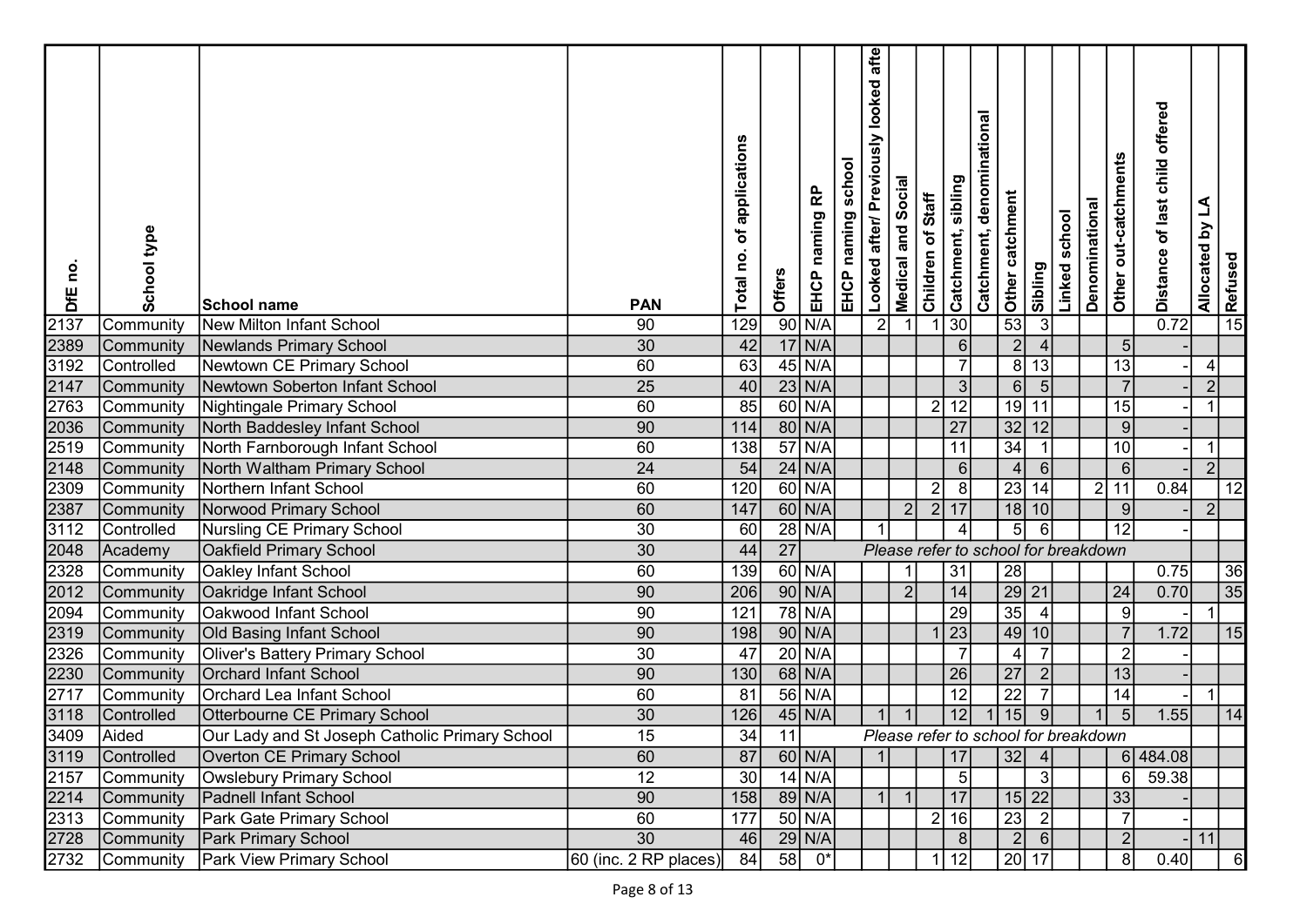| <u>o</u><br>DfE | School type       | School name                                   | <b>PAN</b>            | applications<br>đ<br>ě<br>Total | Offers | 윤<br>naming<br>EHCP | school<br>EHCP naming | afte<br>looked<br>usly<br>Looked after/ Previo | Social<br>Medical and | Children of Staff | Catchment, sibling | Catchment, denominational<br>Other catchment | Sibling                              | school<br>Linked : | Denominational | Other out-catchments | offered<br>of last child<br><b>Distance</b> | $\Delta$<br>Allocated by | Refused                  |  |
|-----------------|-------------------|-----------------------------------------------|-----------------------|---------------------------------|--------|---------------------|-----------------------|------------------------------------------------|-----------------------|-------------------|--------------------|----------------------------------------------|--------------------------------------|--------------------|----------------|----------------------|---------------------------------------------|--------------------------|--------------------------|--|
| 2530            | Community         | Parsonage Farm Nursery and Infant School      | 60                    | 140                             |        | $60$ N/A            |                       |                                                |                       |                   | 16                 | 34                                           |                                      |                    |                | 8                    | 0.51                                        |                          | 10                       |  |
| 2622            | Community         | Peel Common Infant School and Nursery Unit    | 60                    | 65                              |        | $36$ N/A            |                       |                                                |                       |                   |                    |                                              | 5 <sub>l</sub><br>10                 |                    |                | 15                   |                                             |                          |                          |  |
| 2241            | Community         | Pennington Infant School                      | 52                    | 44                              |        | $29$ N/A            |                       |                                                |                       |                   | 13                 | 10                                           | 3                                    |                    |                | $\overline{2}$       |                                             |                          |                          |  |
| 2162            | Community         | Petersfield Infant School                     | 120                   | 172                             |        | $120$ N/A           |                       |                                                |                       | $\overline{2}$    | 48                 | 69                                           |                                      |                    |                |                      | 0.95                                        |                          | 13                       |  |
| 2357            | Community         | Petersgate Infant School                      | 90                    | 110                             |        | 81 N/A              |                       |                                                |                       |                   | $\overline{20}$    | 34                                           | 9                                    |                    |                | 14                   |                                             | $\overline{2}$           |                          |  |
| 3673            | Aided             | Pilgrims' Cross CofE Aided Primary School     | 60                    | 107                             | 60     |                     |                       |                                                |                       |                   |                    |                                              | Please refer to school for breakdown |                    |                |                      |                                             |                          | 17                       |  |
| 2534            | Community         | Pinewood Infant School                        | 35 (inc. 5 RP places) | 60                              | 30     | $0^*$               |                       |                                                |                       |                   | 9                  | 18                                           | $\overline{2}$                       |                    |                |                      | 1.12                                        |                          | $\overline{\mathcal{L}}$ |  |
| 2007            | Community         | Portway Infant School                         | 90                    | 241                             |        | $90$ N/A            |                       |                                                |                       |                   | 35                 | 37                                           | 15                                   |                    |                | - 1                  | 0.41                                        |                          | 45                       |  |
| 2346            | Community         | Potley Hill Primary School                    | 30                    | 59                              |        | $30$ N/A            |                       |                                                |                       |                   |                    |                                              | $\overline{7}$<br>$\overline{7}$     |                    |                | 12                   | $1.25$                                      |                          | 5                        |  |
| 2310            | Community         | Poulner Infant School                         | 60                    | 124                             |        | $79$ N/A            |                       |                                                |                       |                   | 21                 | 27                                           | 8                                    |                    |                | $\overline{21}$      | 9.69                                        |                          |                          |  |
| 3126            | Controlled        | Preston Candover CE Primary School            | $\overline{20}$       | 33                              |        | $27$ N/A            |                       |                                                |                       |                   | 9                  |                                              | $\vert 4 \vert$<br>6                 |                    |                | 8                    | 7.13                                        |                          |                          |  |
| 2167            | Community         | Purbrook Infant School                        | 90                    | 195                             |        | $90$ N/A            |                       |                                                |                       | 2 17              |                    | $\overline{27}$                              | $\overline{18}$                      |                    |                | $\overline{26}$      | 0.75                                        |                          | 17                       |  |
| 2750            | Community         | Queen's Inclosure Primary School              | 60                    | 131                             |        | $60$ N/A            |                       | 2                                              |                       |                   | 14                 |                                              | 20 11                                |                    |                | 12                   | 0.82                                        |                          | 16                       |  |
| 2306            | Community         | Ranvilles Infant School                       | 60                    | 124                             |        | $60$ N/A            |                       |                                                |                       |                   | $\overline{22}$    | $\overline{20}$                              |                                      |                    |                | 9                    | 0.60                                        |                          | $\frac{22}{34}$          |  |
| 2388            | Community         | <b>Red Barn Community Primary School</b>      | 30                    | 163                             |        | $30$ N/A            |                       |                                                | $\overline{2}$        |                   | 13                 | 15                                           |                                      |                    |                |                      | 2.05                                        |                          |                          |  |
| 2074            | Community         | <b>Redlands Primary School</b>                | 45                    | 126                             |        | $45$ N/A            |                       |                                                |                       |                   | 12                 | $\overline{26}$                              | 6                                    |                    |                |                      | 1.04                                        |                          | $\overline{38}$          |  |
| 2101            | Community         | <b>Riders Infant School</b>                   | 60                    | 84                              |        | 79 N/A              |                       |                                                |                       |                   | 17                 |                                              | $19$ 17                              |                    |                |                      |                                             | 18                       |                          |  |
| 3132            | Controlled        | Ringwood CE Infant School                     | 90                    | 156                             |        | $90$ N/A            |                       | 3                                              |                       |                   | 20                 |                                              | 39 17                                |                    |                | 11                   | 4.69                                        |                          | 3                        |  |
| 2318            | Community         | Roman Way Primary School                      | 30                    | 70                              |        | $30$ N/A            |                       |                                                |                       |                   |                    |                                              | 11                                   |                    |                | 6                    |                                             | $\Delta$                 |                          |  |
| 3382            | Aided             | Romsey Abbey CE Primary School                | 30                    | 48                              | 30     |                     |                       |                                                |                       |                   |                    |                                              | Please refer to school for breakdown |                    |                |                      |                                             | 6                        |                          |  |
|                 |                   | 3668 Community Romsey Primary School          | 60                    | 97                              |        | $39$ N/A            |                       | 11                                             |                       |                   | 6I                 | 14                                           | - 7                                  |                    |                | 11                   |                                             |                          |                          |  |
| 3138            | Controlled        | Ropley CE Primary School                      | 25                    | 38                              |        | $24$ N/A            |                       |                                                |                       |                   | $6 \mid$           |                                              | 6<br>$6 \mid$                        |                    |                | 6                    |                                             |                          |                          |  |
| 3136            | <b>Controlled</b> | Rowlands Castle St John's CofE Primary School | 30                    | 62                              |        | $30$ N/A            |                       |                                                |                       |                   | <b>7</b>           |                                              | 13<br>$\overline{4}$                 |                    |                |                      | 0.98                                        |                          |                          |  |
| 3196            | Controlled        | Rowledge CE Primary School                    | $\overline{30}$       | 82                              |        | $30$ N/A            |                       |                                                |                       |                   | 15                 |                                              | 8                                    |                    |                |                      | 1.18                                        |                          |                          |  |
| 2617            | Community         | Rowner Infant School                          | 60                    | 85                              |        | $56$ N/A            |                       |                                                |                       |                   | 8 <sup>1</sup>     |                                              | 12 13                                |                    |                | 16                   |                                             | 6                        |                          |  |
| 3137            | Controlled        | Rownhams St John's CofE Primary School        | 45                    | 77                              |        | $45$ N/A            |                       | <sup>2</sup>                                   |                       |                   | 5 <sup>1</sup>     | $\vert$ 2                                    | 10 10                                |                    |                | 2 14                 | 1.74                                        |                          |                          |  |
| 2320            | Community         | <b>Rucstall Primary School</b>                | 30                    | 38                              |        | $25$ N/A            |                       |                                                |                       |                   | 5 <sup>1</sup>     |                                              | $\overline{2}$                       |                    |                | 9                    |                                             | 2 <sup>1</sup>           |                          |  |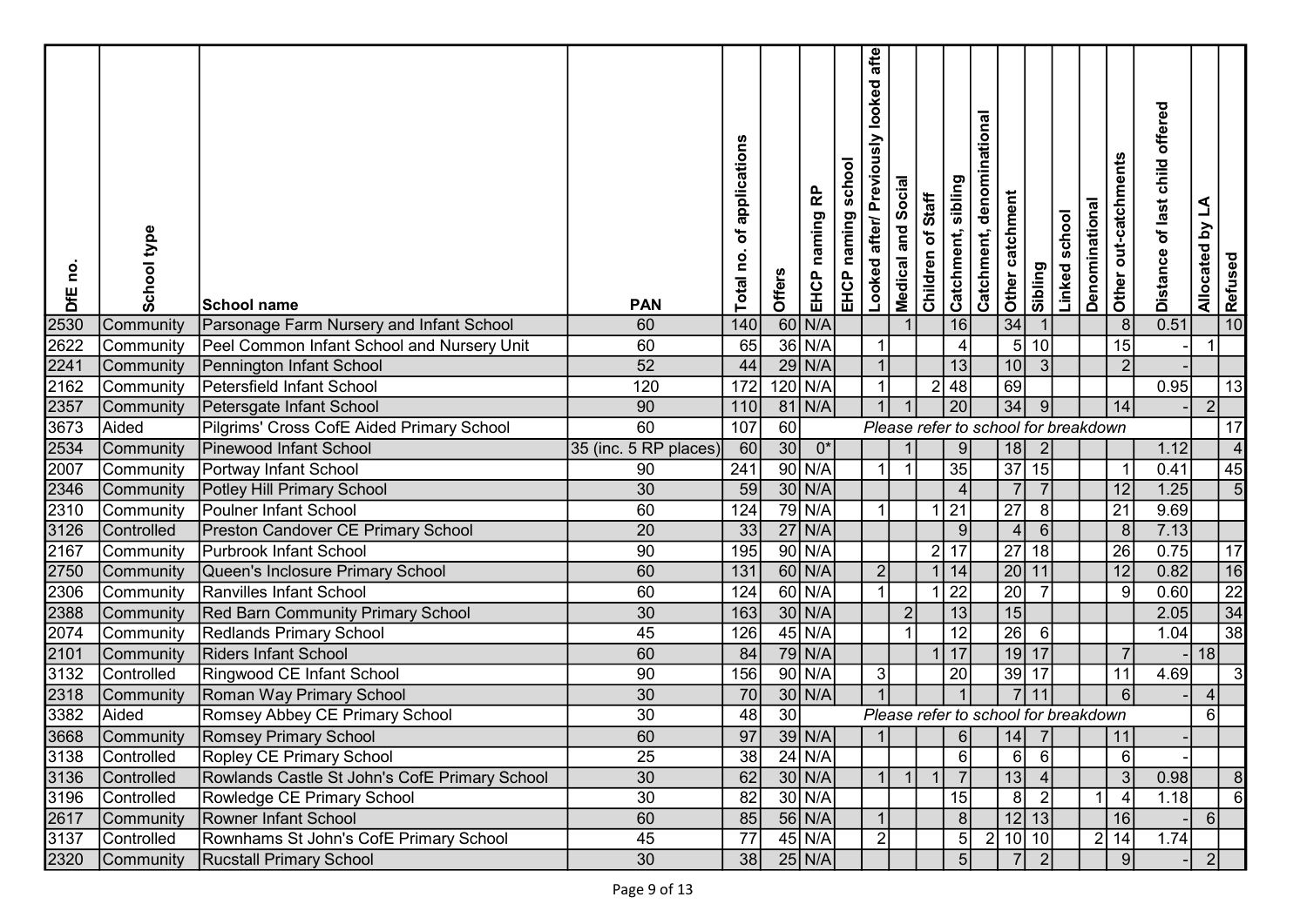| <u>ငိ</u><br>DfE | School type | <b>School name</b>                             | <b>PAN</b>         | of applications<br>$\mathbf{S}$<br>Total | Offers          | 윤<br>naming<br>EHCP | school<br>EHCP naming | afte<br>Looked after/ Previously looked | Social<br>Medical and | Children of Staff | Catchment, denominational<br>Catchment, sibling | Other catchment | Sibling              | school<br>Linked | Denominational | Other out-catchments | offered<br>of last child<br><b>Distance</b> | Allocated by LA | Refused         |  |
|------------------|-------------|------------------------------------------------|--------------------|------------------------------------------|-----------------|---------------------|-----------------------|-----------------------------------------|-----------------------|-------------------|-------------------------------------------------|-----------------|----------------------|------------------|----------------|----------------------|---------------------------------------------|-----------------|-----------------|--|
| 3184             | Controlled  | Saint James' CE Primary School                 | 90                 | 104                                      |                 | $75$ N/A            |                       |                                         |                       |                   | 20                                              | 32              | 8                    |                  |                | 2 10                 |                                             | 2               |                 |  |
| 3001             | Controlled  | Saint Lawrence CE Primary School               | 30                 | 60                                       |                 | $28$ N/A            |                       |                                         |                       |                   | $\boldsymbol{\Delta}$                           |                 | 6<br>10              |                  |                | 6                    |                                             |                 |                 |  |
| 2282             | Community   | Sarisbury Infant School                        | 90                 | 272                                      |                 | $90$ N/A            |                       | $\mathbf{2}$                            | $\overline{4}$        |                   | 41                                              | 43              |                      |                  |                |                      | 0.79                                        |                 | 22              |  |
| 2322             | Community   | Scantabout Primary School                      | 30                 | 72                                       |                 | $30$ N/A            |                       |                                         |                       |                   |                                                 | 10              | 3                    |                  |                | -8                   | 0.65                                        |                 | $\overline{3}$  |  |
| 3660             | Aided       | Selborne CE Primary School                     | 15                 | 31                                       | 15              |                     |                       |                                         |                       |                   | Please refer to school for breakdown            |                 |                      |                  |                |                      |                                             |                 |                 |  |
| 2063             | Community   | Shakespeare Infant School                      | 90                 | 162                                      |                 | $90$ N/A            |                       |                                         |                       |                   | 31                                              | 37              | 11                   |                  |                | 10                   | 1.34                                        |                 | 6               |  |
| 2224             | Community   | <b>Shamblehurst Primary School</b>             | 60                 | 156                                      |                 | $60$ N/A            |                       |                                         |                       | $\overline{2}$ 25 |                                                 | $\overline{24}$ |                      |                  |                | -2                   | 0.54                                        |                 | 8               |  |
| 2020             | Community   | <b>Sharps Copse Primary and Nursery School</b> | 45                 | 56                                       |                 | $45$ N/A            |                       |                                         |                       |                   | 9                                               | 20              |                      |                  |                |                      |                                             | $\overline{4}$  |                 |  |
| 2181             | Community   | <b>Sheet Primary School</b>                    | 16                 | 53                                       |                 | $16$ N/A            |                       |                                         |                       |                   |                                                 |                 | 3                    |                  |                | -6                   | 1.56                                        |                 |                 |  |
| 3144             | Controlled  | Sherborne St John CE Primary School            | 17                 | 45                                       |                 | $16$ N/A            |                       |                                         |                       |                   |                                                 |                 |                      |                  | 2              | -3                   |                                             | $\overline{2}$  |                 |  |
| 2182             | Community   | Shipton Bellinger Primary School               | $\overline{30}$    | 42                                       |                 | $30$ N/A            |                       |                                         |                       |                   |                                                 |                 | 6<br>3               |                  |                | 17                   | 66.95                                       |                 |                 |  |
| 3389             | Aided       | Silchester CE Primary School                   | $\overline{30}$    | 79                                       | 30              |                     |                       |                                         |                       |                   | Please refer to school for breakdown            |                 |                      |                  |                |                      |                                             |                 | 15              |  |
| 3390             | Aided       | Smannell and Enham CE (Aided) Primary School   | 15                 | 50                                       | 18              |                     |                       |                                         |                       |                   | Please refer to school for breakdown            |                 |                      |                  |                |                      |                                             |                 |                 |  |
| 2183             | Community   | Sopley Primary School                          | 15                 | 21                                       |                 | $10$ N/A            |                       |                                         |                       |                   |                                                 | $\overline{2}$  | 3                    |                  |                | $\overline{5}$       |                                             |                 |                 |  |
| 3146             | Controlled  | South Baddesley CE Primary School              | $\overline{22}$    | 56                                       |                 | $23$ N/A            |                       |                                         |                       |                   | 9                                               |                 | $5\overline{)}$<br>5 |                  |                | $\sqrt{2}$           | 6.16                                        |                 |                 |  |
| 2517             | Community   | South Farnborough Infant School                | $\overline{90}$    | $\boxed{213}$                            |                 | 120 N/A             |                       |                                         | 3                     |                   | $\overline{28}$                                 | 64              | $\overline{2}$       |                  |                | 23                   | 1.27                                        |                 |                 |  |
| 2228             | Community   | South View Infant and Nursery School           | 60 (+ 4 RP places) | 95                                       | 59              | $0^*$               |                       |                                         |                       |                   | $\overline{20}$                                 | $\overline{22}$ | 3                    |                  |                | 10                   |                                             | 3               |                 |  |
| 2314             | Community   | South Wonston Primary School                   | 60                 | 68                                       |                 | $54$ N/A            |                       |                                         |                       |                   | $\overline{20}$                                 | 20              | 3                    |                  |                | $\overline{2}$       |                                             | $\overline{8}$  |                 |  |
| 2742             | Community   | Southwood Infant School                        | 45                 | 99                                       |                 | $45$ N/A            |                       |                                         |                       |                   | 11                                              | $\overline{26}$ | $\mathbf{3}$         |                  |                |                      | .29                                         |                 |                 |  |
| 3147             | Controlled  | Sparsholt CE Primary School                    | 18                 | 31                                       |                 | $18$ N/A            |                       |                                         |                       |                   | 11                                              |                 | $5\overline{)}$      |                  |                | $\overline{2}$       | 1.59                                        |                 | $\overline{2}$  |  |
|                  |             | 2169 Community Springwood Infant School        | 60                 | 84                                       |                 | $52$ N/A            |                       |                                         |                       |                   |                                                 |                 |                      |                  |                |                      |                                             | д<br>◡          |                 |  |
| 3346             | Aided       | St Alban's CE Aided Primary School             | 30                 | 88                                       | 30              |                     |                       |                                         |                       |                   | Please refer to school for breakdown            |                 |                      |                  |                |                      |                                             |                 | $\overline{20}$ |  |
| 2052             | Academy     | St Anne's Catholic Aided Primary School        | 30                 | 44                                       | 29              |                     |                       |                                         |                       |                   | Please refer to school for breakdown            |                 |                      |                  |                |                      |                                             |                 |                 |  |
| 3662             | Academy     | St Anthony's Catholic Primary School           | 30                 | 56                                       | 26              |                     |                       |                                         |                       |                   | Please refer to school for breakdown            |                 |                      |                  |                |                      |                                             |                 |                 |  |
| 3181             | Controlled  | St Bede CE Primary School                      | 60                 | 140                                      |                 | $60$ N/A            |                       |                                         | $\mathbf{2}$          |                   | $ 20 $ 2 $ 21 $ 3                               |                 |                      |                  |                | 1111                 | 0.71                                        |                 |                 |  |
|                  | 3415 Aided  | St Bede's Catholic Primary School              | 60                 | 111                                      | 60              |                     |                       |                                         |                       |                   | Please refer to school for breakdown            |                 |                      |                  |                |                      |                                             |                 |                 |  |
| 3553             | Aided       | St Bernadette's Catholic Primary School        | 30                 | 46                                       | 30 <sup>l</sup> |                     |                       |                                         |                       |                   | Please refer to school for breakdown            |                 |                      |                  |                |                      |                                             |                 |                 |  |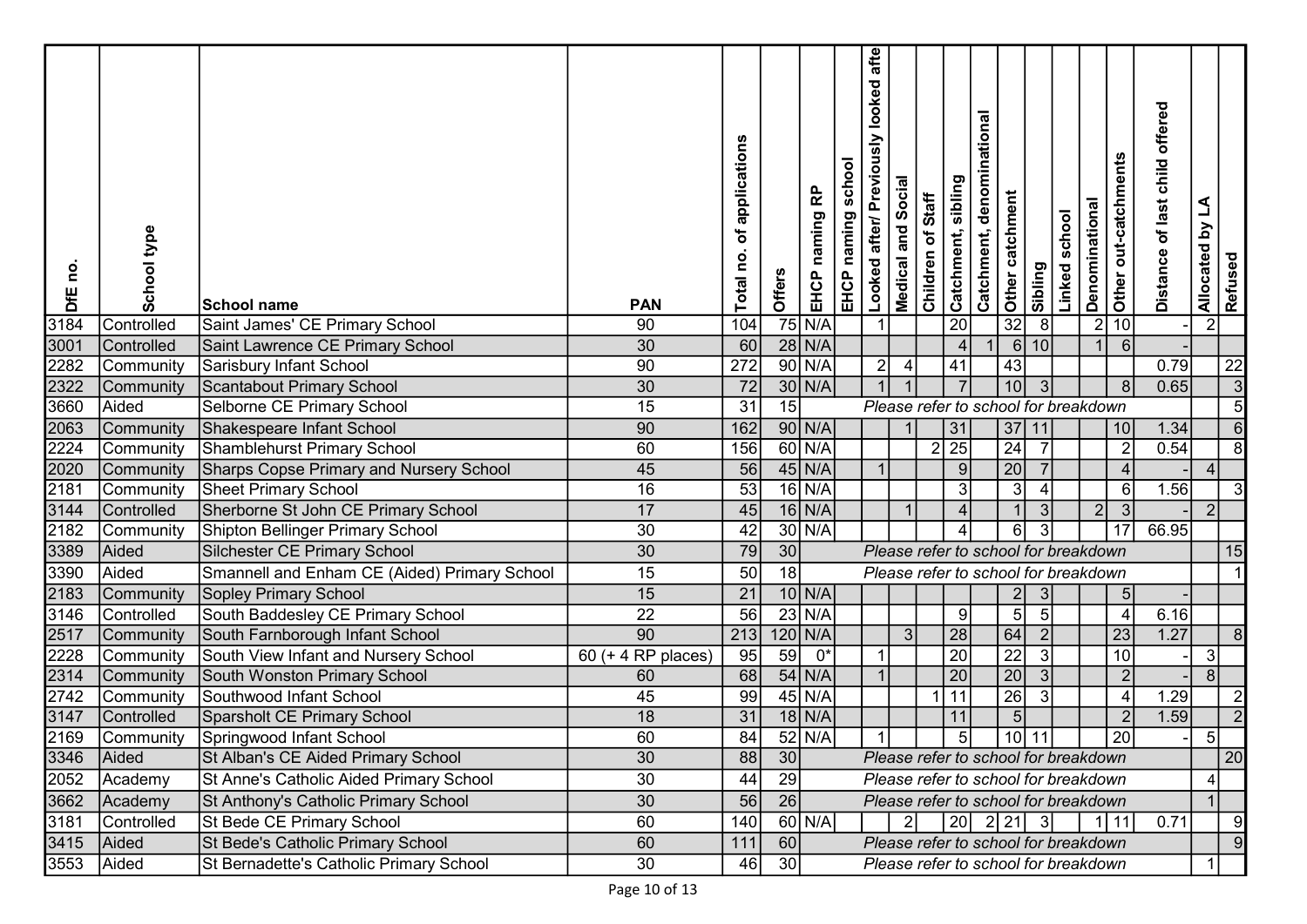| <u>o</u><br>DfE | School type        | ∣School name                                                               | <b>PAN</b>            | applications<br>Ⴆ<br>Total no. | Offers | 윤<br>EHCP naming | school<br>EHCP naming | usly looked afte<br>Looked after/ Previo | Social<br>Medical and | Children of Staff | Catchment, denominational<br>Catchment, sibling | Other catchment | sibling                                                                  | Linked school | Denominational | Other out-catchments | offered<br>of last child<br><b>Distance</b> | Allocated by LA | Refused         |
|-----------------|--------------------|----------------------------------------------------------------------------|-----------------------|--------------------------------|--------|------------------|-----------------------|------------------------------------------|-----------------------|-------------------|-------------------------------------------------|-----------------|--------------------------------------------------------------------------|---------------|----------------|----------------------|---------------------------------------------|-----------------|-----------------|
| 2058            | Academy            | St Columba CE Primary School                                               | 30                    | 20                             | 15     |                  |                       |                                          |                       |                   |                                                 |                 | Please refer to school for breakdown                                     |               |                |                      |                                             |                 |                 |
| 3399            | Aided              | St Faith's CE Primary School                                               | $\overline{20}$       | 57                             | 20     |                  |                       |                                          |                       |                   |                                                 |                 | Please refer to school for breakdown                                     |               |                |                      |                                             |                 |                 |
| 3663            | Aided              | St Francis CE Primary School                                               | 60                    | 126                            | 60     |                  |                       |                                          |                       |                   |                                                 |                 | Please refer to school for breakdown                                     |               |                |                      |                                             |                 | 8               |
| 3052            | Controlled         | St James CE Primary School                                                 | 30                    | 85                             |        | $30$ N/A         |                       |                                          |                       |                   | 13                                              | 12<br>4         |                                                                          |               | $\overline{1}$ |                      | 1.18                                        |                 | 10              |
| 3418            | Aided              | St John the Baptist Catholic Primary School                                | 30                    | 49                             | 30     |                  |                       |                                          |                       |                   |                                                 |                 | Please refer to school for breakdown                                     |               |                |                      |                                             |                 | 8               |
| 3095            | Controlled         | St John the Baptist CE Primary School                                      | 60                    | 108                            |        | $60$ N/A         |                       |                                          |                       |                   | 13                                              | 18              | 8 <sup>°</sup>                                                           |               | $6 \mid$       | 12                   |                                             |                 |                 |
| 3143<br>3661    | Controlled         | St John the Baptist CE Primary School                                      | 45                    | 66                             |        | $35$ N/A         |                       |                                          |                       |                   | 18 <sup>1</sup>                                 | 11              | $\overline{3}$                                                           |               |                | $\mathbf{3}$         |                                             |                 |                 |
|                 | Aided              | St John's CE VA Primary School                                             | $\overline{45}$       | 91                             | 45     |                  |                       |                                          |                       |                   |                                                 |                 | Please refer to school for breakdown                                     |               |                |                      |                                             |                 | 6               |
| 3602            | Aided              | St John's CofE Primary School                                              | 60                    | 118                            | 60     |                  |                       |                                          |                       |                   |                                                 |                 | Please refer to school for breakdown                                     |               |                |                      |                                             |                 | 15              |
| 5204            | Academy            | St Joseph's Catholic Primary School                                        | 70                    | 152                            | 70     |                  |                       |                                          |                       |                   |                                                 |                 | Please refer to school for breakdown                                     |               |                |                      |                                             |                 | $\overline{27}$ |
| 3404            | Aided              | St Jude's Catholic Primary School                                          | 30                    | 79                             | 30     |                  |                       |                                          |                       |                   |                                                 |                 | Please refer to school for breakdown                                     |               |                |                      |                                             |                 | 13              |
| 3149            | Controlled         | St Luke's CE Primary School                                                | 30                    | 48                             |        | $27$ N/A         |                       |                                          |                       |                   | 10 <sup>1</sup>                                 | $\overline{1}$  | -81<br>$\overline{2}$                                                    |               |                |                      |                                             | $\overline{2}$  |                 |
| 3501            | Aided              | St Mark's CE Aided Primary School                                          | 15                    | 80                             | 15     |                  |                       |                                          |                       |                   |                                                 |                 | Please refer to school for breakdown                                     |               |                |                      |                                             |                 | 15              |
| 3665            | Aided              | St Mark's CE Primary School                                                | 90                    | 181                            | 90     |                  |                       |                                          |                       |                   |                                                 |                 | Please refer to school for breakdown                                     |               |                |                      |                                             |                 | 22              |
| 3325            | Aided              | St Martin's East Woodhay CE Aided Primary                                  | $\overline{20}$       | 33                             | 18     |                  |                       |                                          |                       |                   |                                                 |                 | Please refer to school for breakdown                                     |               |                |                      |                                             |                 |                 |
| 2180<br>3308    | Community<br>Aided | St Mary Bourne Primary School<br>St Mary's Bentworth C of E Primary School | $\overline{20}$<br>15 | 79<br>34                       | 13     | $20$ N/A         |                       |                                          |                       |                   | 5 <sub>l</sub>                                  |                 | Please refer to school for breakdown                                     |               |                |                      | 6.13                                        |                 | 14              |
| 3650            | Aided              | St Mary's Catholic Primary School                                          | 30                    | 29                             | 22     |                  |                       |                                          |                       |                   |                                                 |                 | Please refer to school for breakdown                                     |               |                |                      |                                             | 3               |                 |
| 3310            | Aided              | St Matthew's C of E Aided Primary School                                   | 30                    | 58                             | 30     |                  |                       |                                          |                       |                   |                                                 |                 | Please refer to school for breakdown                                     |               |                |                      |                                             |                 |                 |
| 3360            | Aided              | St Michael and All Angels CofE Infant School                               | 30                    | 32                             | 25     |                  |                       |                                          |                       |                   |                                                 |                 | Please refer to school for breakdown                                     |               |                |                      |                                             |                 |                 |
| 3185            | <b>Controlled</b>  | St Michael's CE Infant School                                              | 90                    | 190                            |        | $90$ N/A         |                       |                                          | 2                     |                   |                                                 |                 | $\begin{vmatrix} 14 \end{vmatrix}$ $\begin{vmatrix} 30 \end{vmatrix}$ 18 |               |                | 2 24                 | 1.07                                        |                 | <sup>4</sup>    |
| 3551            | Aided              | St Patrick's Catholic Primary School                                       | 30                    | 69                             | 30     |                  |                       |                                          |                       |                   |                                                 |                 | Please refer to school for breakdown                                     |               |                |                      |                                             |                 | 10              |
| 5209            | Aided              | St Peter's Catholic Primary School, Waterlooville                          | 60                    | 121                            | 60     |                  |                       |                                          |                       |                   |                                                 |                 | Please refer to school for breakdown                                     |               |                |                      |                                             |                 | $\overline{31}$ |
| 3417            | Aided              | St Peter's Catholic Primary School, Winchester                             | 60                    | 68                             | 51     |                  |                       |                                          |                       |                   |                                                 |                 | Please refer to school for breakdown                                     |               |                |                      |                                             | 5 <sup>1</sup>  |                 |
| 3419            | Aided              | St Swithun Wells Catholic Primary School                                   | 30                    | 36                             | 27     |                  |                       |                                          |                       |                   |                                                 |                 | Please refer to school for breakdown                                     |               |                |                      |                                             | 2               |                 |
| 3177            | Controlled         | St Thomas' CE Infant School                                                | 45                    | 60                             |        | 39 N/A           |                       |                                          |                       |                   |                                                 |                 | $ 14 $ $ 16 $ 1                                                          |               |                | -81                  |                                             |                 |                 |
|                 |                    |                                                                            |                       |                                |        |                  |                       |                                          |                       |                   |                                                 |                 |                                                                          |               |                |                      |                                             |                 |                 |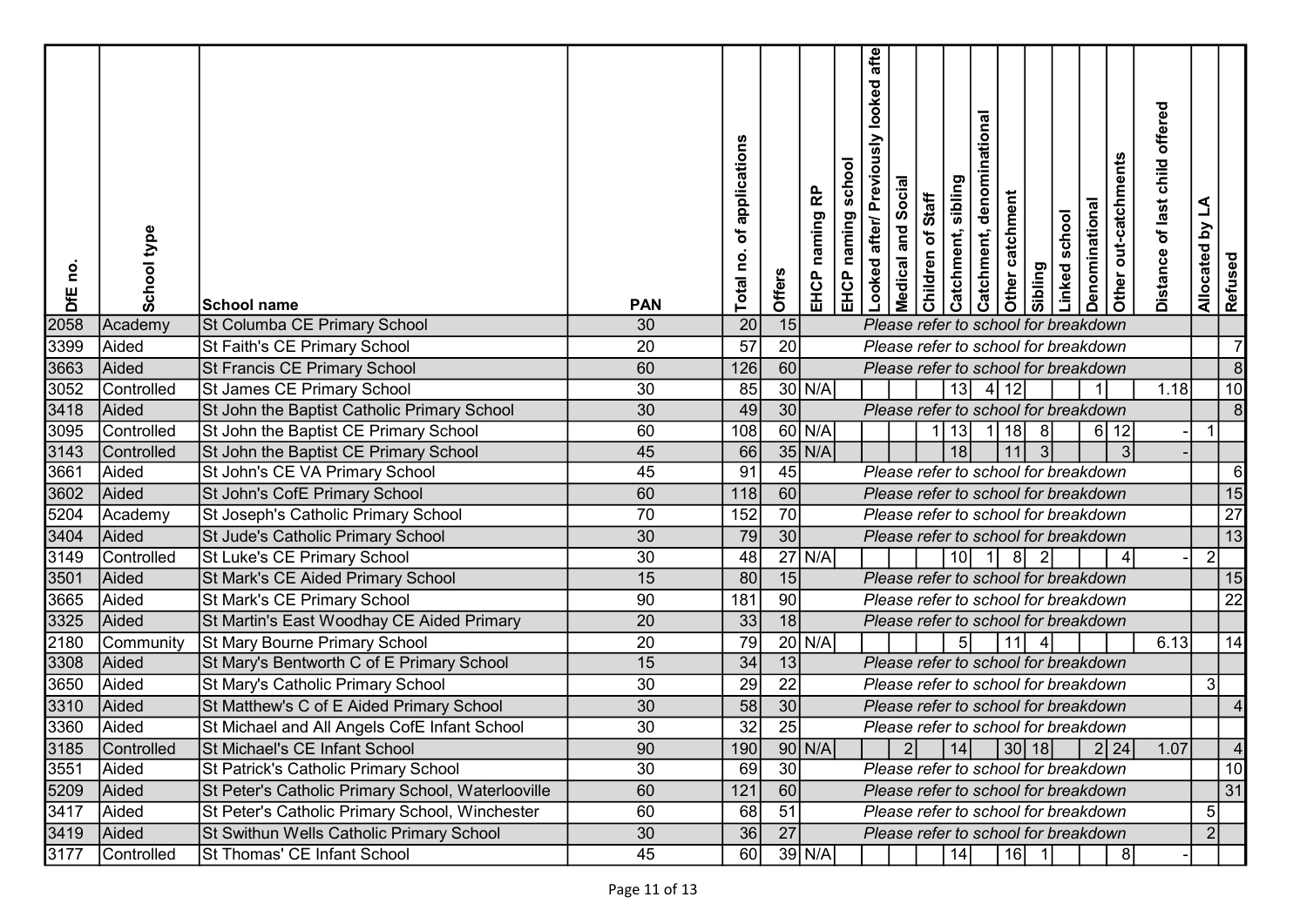| on<br>DfE | School type | School name                               | <b>PAN</b>            | applications<br>đ<br>o,<br>Total | Offers    | 윤<br>naming<br>EHCP | school<br>EHCP naming | Looked after/ Previously looked afte | Social<br>Medical and | Children of Staff | Catchment, denominational<br>Catchment, sibling | Other catchment | Sibling                              | Linked school | Denominational | Other out-catchments | offered<br>of last child<br><b>Distance</b> | Allocated by LA | Refused |
|-----------|-------------|-------------------------------------------|-----------------------|----------------------------------|-----------|---------------------|-----------------------|--------------------------------------|-----------------------|-------------------|-------------------------------------------------|-----------------|--------------------------------------|---------------|----------------|----------------------|---------------------------------------------|-----------------|---------|
| 3407      | Aided       | St Thomas More's Catholic Primary School  | 45                    | 93                               | 45        |                     |                       |                                      |                       |                   |                                                 |                 | Please refer to school for breakdown |               |                |                      |                                             |                 | 15      |
| 2206      | Community   | Stanmore Primary School                   | 45                    | $\overline{32}$                  |           | $27$ N/A            |                       |                                      |                       |                   | 11                                              | 10              |                                      |               |                | $\overline{2}$       |                                             | 41              |         |
| 3150      | Controlled  | <b>Steep CofE Primary School</b>          | 15                    | 42                               |           | $15$ N/A            |                       |                                      |                       |                   | 2                                               |                 | $\overline{2}$<br>5 <sub>l</sub>     |               | $\overline{1}$ | $\overline{4}$       | 1.02                                        |                 | 6       |
| 2186      | Community   | Stockbridge Primary School                | $\overline{20}$       | $\overline{57}$                  |           | $20$ N/A            |                       |                                      |                       |                   | 6                                               | $\overline{7}$  | 6                                    |               |                |                      | 5.22                                        |                 | 13      |
| 2018      | Community   | Stoke Park Infant School                  | 90 (inc. 1 RP place)  | 157                              | 89        | $0^*$               |                       |                                      |                       |                   | 41                                              | 38              |                                      |               |                |                      | 0.83                                        |                 |         |
| 2255      | Community   | Sun Hill Infant School                    | 60                    | 54                               |           | 42 N/A              |                       |                                      |                       |                   | 15                                              | $\overline{22}$ |                                      |               |                | 3                    |                                             |                 |         |
| 3392      | Aided       | Swanmore CE Aided Primary School          | 60                    | 104                              | 60        |                     |                       |                                      |                       |                   |                                                 |                 | Please refer to school for breakdown |               |                |                      |                                             |                 |         |
| 2190      | Community   | <b>Tadley Community Primary School</b>    | 45                    | 82                               |           | $29$ N/A            |                       |                                      |                       |                   | 9                                               |                 | 6<br>$6 \,$                          |               |                |                      |                                             |                 |         |
| 2526      | Community   | <b>Talavera Infant School</b>             | 90                    | 167                              |           | $90$ N/A            |                       |                                      |                       |                   | 21                                              | 33              | 11                                   |               |                | 25                   | 26.61                                       |                 |         |
| 2324      | Community   | <b>Tavistock Infant School</b>            | 90                    | 215                              |           | 78 N/A              |                       |                                      |                       |                   | 14                                              | 33              | $\overline{2}$                       |               |                | $\overline{26}$      |                                             |                 |         |
| 2300      | Community   | The Butts Primary School                  | 60                    | 68                               |           | $42$ N/A            |                       |                                      |                       |                   | 10 <sup>1</sup>                                 | 19              | $\overline{3}$                       |               |                | 9                    |                                             |                 |         |
| 2039      | Academy     | The Cambridge Primary School              | 60                    | 152                              | 60        |                     |                       |                                      |                       |                   |                                                 |                 | Please refer to school for breakdown |               |                |                      |                                             |                 |         |
| 2061      | Community   | The Crescent Primary School               | 90                    | 195                              |           | $90$ N/A            |                       |                                      |                       |                   | 16                                              |                 | $21$   27                            |               |                | 25                   | 0.61                                        |                 | 11      |
| 2032      | Academy     | The Holme CE Primary School               | 30                    | 36                               | 28        |                     |                       |                                      |                       |                   |                                                 |                 | Please refer to school for breakdown |               |                |                      |                                             | 4               |         |
| 5201      | Academy     | The Priory Primary School                 | 28                    | 68                               | 28        |                     |                       |                                      |                       |                   |                                                 |                 | Please refer to school for breakdown |               |                |                      |                                             |                 | 13      |
| 4012      | Community   | The Westgate School                       | 60                    | 224                              |           | $60$ N/A            |                       |                                      |                       |                   | 31                                              | 27              |                                      |               |                |                      | 0.60                                        |                 | 36      |
| 2111      | Community   | <b>Tiptoe Primary School</b>              | 17                    | 43                               |           | $17$ N/A            |                       |                                      |                       |                   | 3                                               |                 | 3                                    |               |                |                      |                                             | 31              |         |
| 2193      | Community   | <b>Titchfield Primary School</b>          | 30                    | 64                               |           | $30$ N/A            |                       |                                      |                       |                   | 11                                              | 10              |                                      |               |                | $\overline{A}$       | $\overline{20}$                             |                 |         |
| 2512      | Community   | <b>Tower Hill Primary School</b>          | 60                    | $\overline{113}$                 |           | $60$ N/A            |                       |                                      |                       | 2 24              |                                                 | 34              |                                      |               |                |                      | 0.43                                        |                 | 20      |
| 2104      | Community   | Trosnant Infant School                    | 60                    | 100                              |           | $60$ N/A            |                       |                                      |                       |                   | 8                                               | 16              | 19                                   |               |                | 16                   |                                             |                 |         |
|           |             | 2290 Community Tweseldown Infant School   | 120                   | 188                              | $111$ N/A |                     |                       |                                      |                       |                   | 36                                              | 66              | $\vert 5 \vert$                      |               |                | $\mathbf{3}$         |                                             |                 |         |
| 3156      | Controlled  | Twyford St Mary's CE Primary School       | 20                    | 46                               |           | $19$ N/A            |                       | 3 <sup>1</sup>                       |                       |                   |                                                 | 5               |                                      |               |                |                      |                                             |                 |         |
| 3395      | Aided       | Upham CofE Aided Primary School           | 15                    | 40                               | 15        |                     |                       |                                      |                       |                   |                                                 |                 | Please refer to school for breakdown |               |                |                      |                                             |                 |         |
| 2069      |             | Community Uplands Primary School          | 45                    | 127                              |           | $45$ N/A            |                       |                                      |                       |                   | 15                                              |                 | 7 11                                 |               |                | 12                   | 0.65                                        |                 | 22      |
| 3163      | Controlled  | Vernham Dean Gillum's CofE Primary School | 15                    | 22                               |           | $10$ N/A            |                       |                                      |                       |                   |                                                 |                 | $\lvert 3 \rvert$                    |               |                |                      |                                             |                 |         |
| 2220      |             | Community   Vigo Primary School           | 90 (inc. 2 RP places) | $\overline{79}$                  |           | $81$ $0*$           |                       |                                      |                       | 1 15              |                                                 | 27              | 8                                    |               |                |                      |                                             | 24              |         |
| 2076      |             | Community   Wallisdean Infant School      | 60                    | 72                               |           | $60$ N/A            |                       |                                      |                       |                   | 18                                              | 27              | <sup>2</sup>                         |               |                |                      |                                             | 7 <sup>1</sup>  |         |